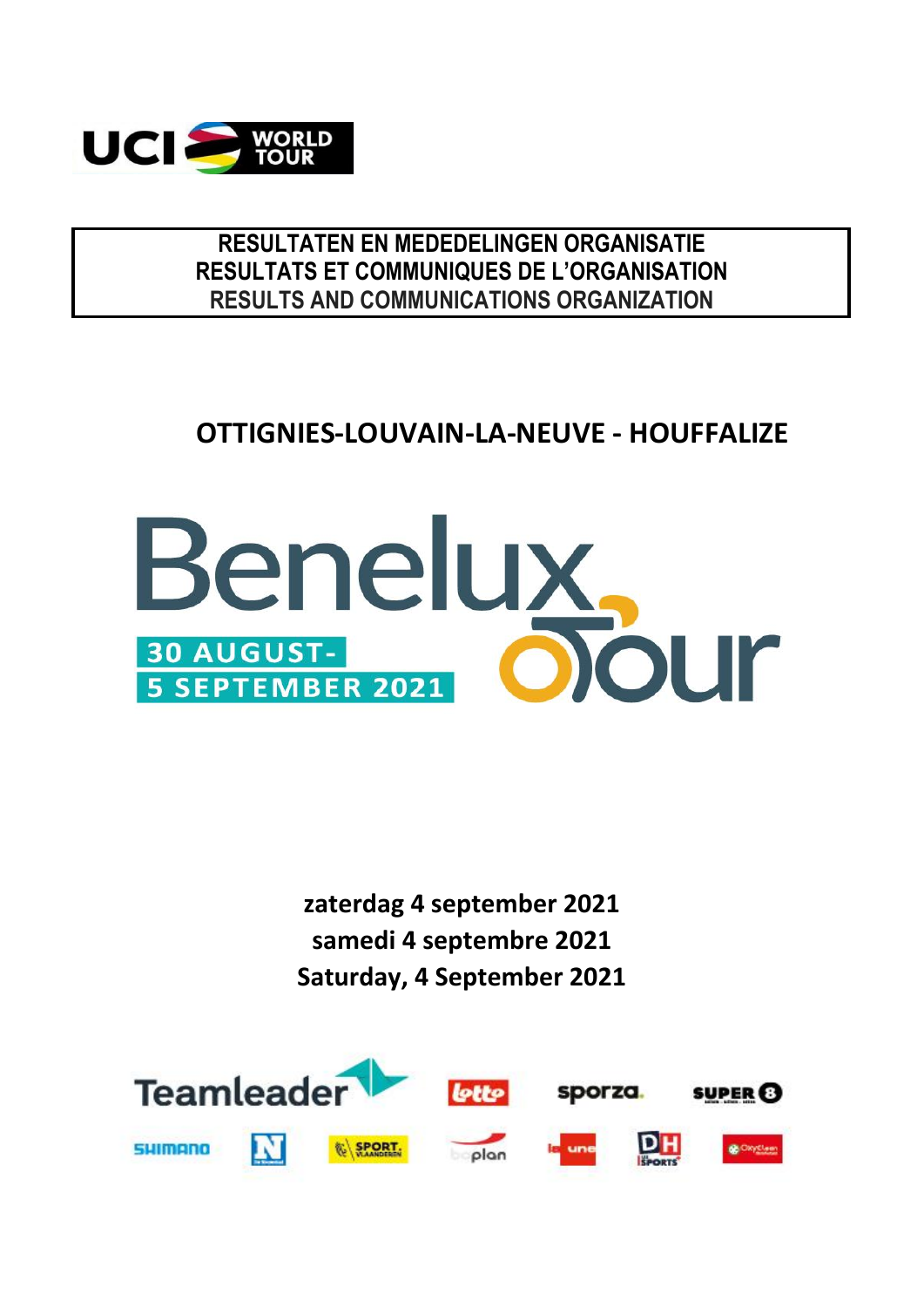

# *BENELUX TOUR UITSLAG - RESULTS - RESULTAT*



#### *Stage 6 4/09/2021 Ottignies Houffalize*

| Starters: | 140                              | 207,6 km<br>Distance:        | Time:                                       | 4:55:27 | Avg Speed. | 42,16 km/hr    |
|-----------|----------------------------------|------------------------------|---------------------------------------------|---------|------------|----------------|
| Rank Nr   | UCI ID                           | Name                         | Team                                        |         | Time/Gap   | Bonif. Penalt. |
| 1 51      | ITA 100 064 680 62               | <b>COLBRELLI Sonny</b>       | <b>BAHRAIN VICTORIOUS</b>                   |         | 4:55:27    | 0:00:10        |
| 2 56      | SLO 100 086 863 32               | <b>MOHORIC Matej</b>         | <b>BAHRAIN VICTORIOUS</b>                   |         | 0:00:42    | 0.00:06        |
| 3182      | BEL 100 068 235 28               | STUYVEN Jasper               | TREK - SEGAFREDO                            |         | 0:00:42    | 0:00:04        |
| 4161      | BEL 100 077 502 80               | <b>BENOOT Tiesi</b>          | TEAM DSM                                    |         | 0:00:42    |                |
| 5171      | BEL 100 089 133 71               | <b>CAMPENAERTS Victor</b>    | TEAM QHUBEKA NEXTHASH                       |         | 0:00:42    |                |
| 6 21      | BEL 100 064 531 10               | <b>WELLENS Tim</b>           | LOTTO SOUDAL                                |         | 0:00:42    |                |
| 7195      | SUI 100 111 440 68               | <b>HIRSCHI Marc</b>          | <b>UAE TEAM EMIRATES</b>                    |         | 0:00:42    |                |
| 8131      | NED 100 073 892 59               | <b>DUMOULIN Tom</b>          | JUMBO-VISMA                                 |         | 0:00:42    |                |
| 9163      | GER 100 064 797 82               | <b>ARNDT Nikias</b>          | TEAM DSM                                    |         | 0:01:02    |                |
| 10 7      | BEL 100 066 562 04               | <b>VERMEERSCH Gianni</b>     | ALPECIN-FENIX                               |         | 0:01:02    |                |
| 11 52     | GBR 100 153 275 96               | <b>WRIGHT Fred</b>           | <b>BAHRAIN VICTORIOUS</b>                   |         | 0:01:02    |                |
| 12136     | NED 100 066 315 48               | <b>TEUNISSEN Mike</b>        | JUMBO-VISMA                                 |         | 0:01:02    |                |
| 13106     | ITA 100 095 753 95               | <b>MOSCON Gianni</b>         | <b>INEOS GRENADIERS</b>                     |         | 0:01:02    |                |
| 14143     | ITA 100 087 008 80               | <b>VILLELLA Davide</b>       | <b>MOVISTAR TEAM</b>                        |         | 0:01:02    |                |
| 15194     | USA 100 150 923 72               | <b>MCNULTY Brandon</b>       | <b>UAE TEAM EMIRATES</b>                    |         | 0:01:02    |                |
| 16124     | DEN 100 086 941 13               | <b>SCHMIDT Mads Würtz</b>    | <b>ISRAEL START-UP NATION</b>               |         | 0:01:02    |                |
| 17 86     | USA 100 080 191 53               | OWEN Logan                   | EF EDUCATION - NIPPO                        |         | 0:01:02    |                |
| 18 43     | ITA 100 150 834 80               | <b>BATTISTELLA Samuele</b>   | ASTANA - PREMIER TECH                       |         | 0:01:02    |                |
| 19 12     | DEN 100 097 437 33               | <b>ASGREEN Kasper</b>        | DECEUNINCK - QUICK-STEP                     |         | 0:01:02    |                |
| 20153     | AUS 100 062 912 40               | <b>DURBRIDGE Luke</b>        | <b>TEAM BIKEEXCHANGE</b>                    |         | 0:01:02    |                |
| 21 91     | SUI 100 074 994 94               | <b>KÜNG Stefan</b>           | <b>GROUPAMA - FDJ</b>                       |         | 0:01:02    |                |
| 22103     | CRC 100 034 739 94               | <b>AMADOR Andrey</b>         | <b>INEOS GRENADIERS</b>                     |         | 0:01:02    |                |
| 23151     | NZL 100 044 394 49               | <b>BAUER Jack</b>            | TEAM BIKEEXCHANGE                           |         | 0:02:00    |                |
| 24 1 27   | BEL 100 079 141 70               | VAN ASBROECK Tom             | <b>ISRAEL START-UP NATION</b>               |         | 0:02:17    |                |
| 25 23     | BEL 100 024 166 94               | <b>GILBERT Philippe</b>      | LOTTO SOUDAL                                |         | 0:02:17    |                |
| 26172     | AUT 100 075 223 32               | <b>GOGL Michael</b>          | TEAM QHUBEKA NEXTHASH                       |         | 0:02:17    |                |
| 276       | CZE 100 075 225 34               | VAKOČ Petr                   | ALPECIN-FENIX                               |         | 0:02:17    |                |
| 28<br>- 5 | NED 100 072 917 54               | <b>RIESEBEEK Oscar</b>       | ALPECIN-FENIX                               |         | 0:02:17    |                |
| 29111     | BEL 100 077 503 81               | DE GENDT Aime                | INTERMARCHÉ - WANTY - GOBERT MATÉRI 0:02:17 |         |            |                |
| 30102     | COL 100 079 968 24               | <b>HENAO GOMEZ Sebastian</b> | <b>INEOS GRENADIERS</b>                     |         | 0.02.21    |                |
| 31 66     | AUT 100 070 623 88               | PÖSTLBERGER Lukas            | <b>BORA - HANSGROHE</b>                     |         | 0:02:23    |                |
| 32 45     | CAN 100 060 002 40               | <b>HOULE Hugo</b>            | <b>ASTANA - PREMIER TECH</b>                |         | 0:02:32    |                |
| 33214     | BEL 100 086 994 66               | VAN ROOY Kenneth             | SPORT VLAANDEREN - BALOISE                  |         | 0:06:36    |                |
| 34 187    | BEL 100 070 799 70               | <b>THEUNS Edward</b>         | TREK - SEGAFREDO                            |         | 0:06:36    |                |
| 35122     | CAN 100 054 757 33               | <b>BOIVIN Guillaume</b>      | <b>ISRAEL START-UP NATION</b>               |         | 0:06:36    |                |
| 36 31     | BEL 100 044 513 71               | VAN AVERMAET Greg            | AG2R CITROEN TEAM                           |         | 0:06:36    |                |
| 37 36     | SUI 100 030 788 23 SCHÄR Michael |                              | <b>AG2R CITROEN TEAM</b>                    |         | 0:06:36    |                |
| 38 121    | BEL 100 086 633 93               | <b>BIERMANS Jenthe</b>       | ISRAEL START-UP NATION                      |         | 0:06:36    |                |
| 39 93     | HUN 100 098 207 27               | <b>VALTER Attila</b>         | GROUPAMA - FDJ                              |         | 0:06:36    |                |
| 40 144    | DEN 100 109 737 14               | JØRGENSEN Mathias            | <b>MOVISTAR TEAM</b>                        |         | 0:06:36    |                |
| 41186     | LAT 100 068 892 06               | <b>SKUJINS Toms</b>          | TREK - SEGAFREDO                            |         | 0:06:36    |                |
| 42125     | FRA 100 162 411 17               | <b>RENARD Alexis</b>         | <b>ISRAEL START-UP NATION</b>               |         | 0:06:36    |                |
| 43193     | DEN 100 158 259 36               | <b>BJERG Mikkel</b>          | UAE TEAM EMIRATES                           |         | 0:06:36    |                |
| 44 107    | GBR 100 045 633 27               | SWIFT Ben                    | <b>INEOS GRENADIERS</b>                     |         | 0:06:36    |                |
| 45 27     | BEL 100 059 662 88               | VAN DER SANDE Tosh           | LOTTO SOUDAL                                |         | 0:06:36    |                |
| 46116     | NED 100 069 149 69               | VAN POPPEL Danny             | INTERMARCHÉ - WANTY - GOBERT MATÉRI         |         | 0:06:36    |                |
| 47 47     | ITA 100 099 768 36               | <b>SOBRERO Matteo</b>        | ASTANA - PREMIER TECH                       |         | 0:06:36    |                |
| 48 16     | DEN 100 033 089 93               | MØRKØV Michael               | DECEUNINCK - QUICK-STEP                     |         | 0:06:36    |                |
| 49 71     | FRA 100 081 980 96               | <b>LAPORTE Christophe</b>    | <b>COFIDIS</b>                              |         | 0:06:36    |                |
| 50135     | NED 100 088 544 64               | ROOSEN Timo                  | JUMBO-VISMA                                 |         | 0:06:36    |                |
| 51 105    | POL 100 026 304 01               | <b>GOLAS Michal</b>          | <b>INEOS GRENADIERS</b>                     |         | 0:06:36    |                |
| 52141     | ESP 100 158 338 18               | <b>CARRETERO Hector</b>      | <b>MOVISTAR TEAM</b>                        |         | 0:06:36    |                |
|           |                                  |                              |                                             |         |            |                |





plan

une



**& Oxyclean**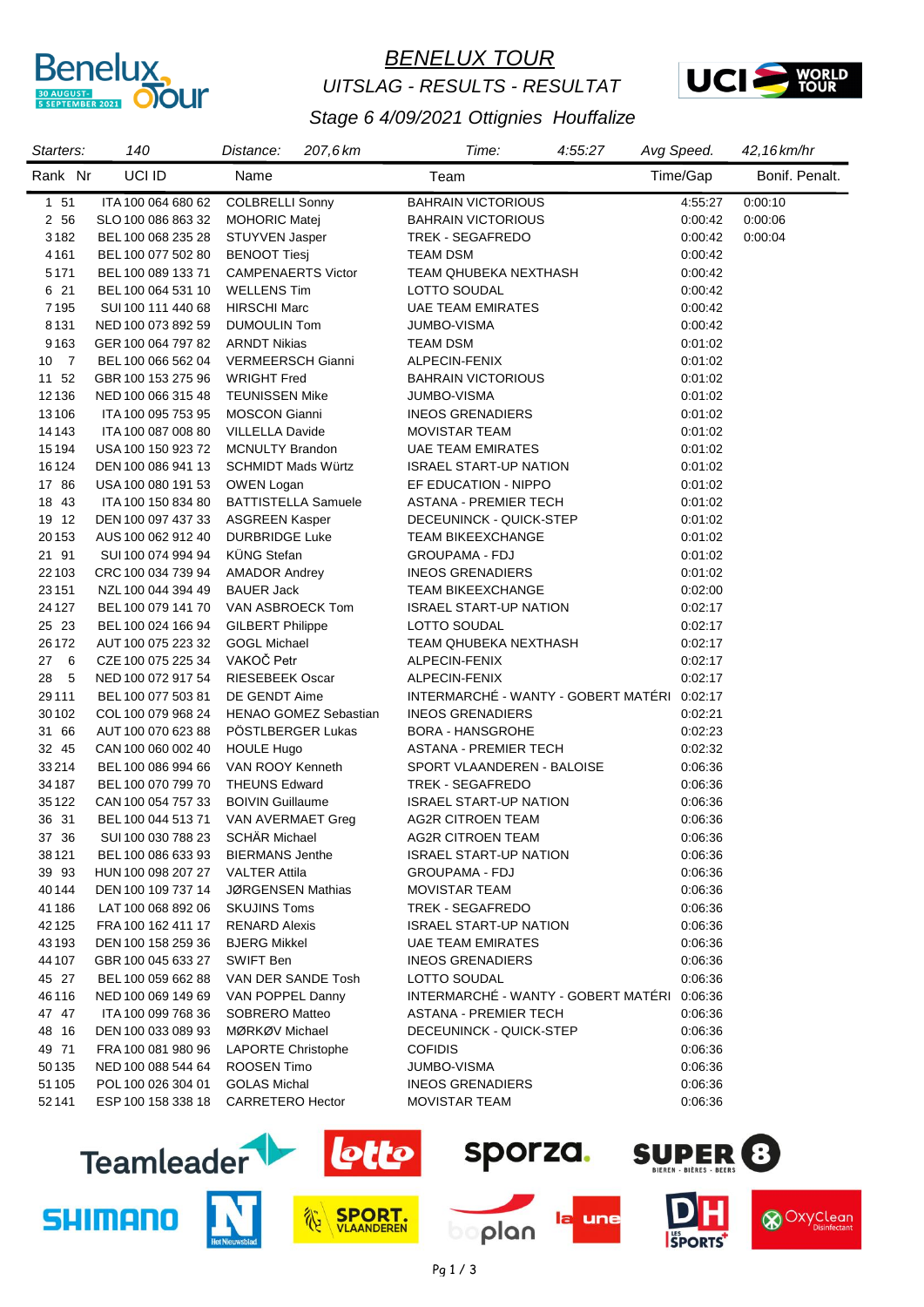

# *BENELUX TOUR UITSLAG - RESULTS - RESULTAT*



| Starters:            | 140                | 207,6 km<br>Distance:           | Time:                                       | 4:55:27 | Avg Speed. | 42,16km/hr     |
|----------------------|--------------------|---------------------------------|---------------------------------------------|---------|------------|----------------|
| Rank Nr              | UCI ID             | Name                            | Team                                        |         | Time/Gap   | Bonif. Penalt. |
| 53101                | GBR 100 032 532 21 | <b>THOMAS Geraint</b>           | <b>INEOS GRENADIERS</b>                     |         | 0:06:36    |                |
| 54 96                | GBR 100 154 834 06 | <b>STEWART Jake</b>             | <b>GROUPAMA - FDJ</b>                       |         | 0:13:54    |                |
| 55 97                | FRA 100 091 043 41 | <b>THOMAS Benjamin</b>          | <b>GROUPAMA - FDJ</b>                       |         | 0:13:54    |                |
| 56 87                | NED 100 098 171 88 | VAN DEN BERG Julius             | EF EDUCATION - NIPPO                        |         | 0:14:02    |                |
| 57113                | ITA 100 071 284 70 | PASQUALON Andrea                | INTERMARCHÉ - WANTY - GOBERT MATÉRI 0:14:02 |         |            |                |
| 58134                | NED 100 227 110 17 | <b>KOOIJ Olav</b>               | JUMBO-VISMA                                 |         | 0:14:02    |                |
| 59142                | ESP 100 086 585 45 | <b>GARCIA CORTINA Ivan</b>      | <b>MOVISTAR TEAM</b>                        |         | 0:14:02    |                |
| 60213                | BEL 100 059 919 54 | <b>SPRENGERS Thomas</b>         | SPORT VLAANDEREN - BALOISE                  |         | 0:14:02    |                |
| 61 61                | SVK 100 054 603 73 | <b>SAGAN Peter</b>              | BORA - HANSGROHE                            |         | 0:14:02    |                |
| 62 167               | GER 100 066 559 01 | SÜTTERLIN Jasha                 | <b>TEAM DSM</b>                             |         | 0:14:02    |                |
| 63 46                | KAZ 100 098 160 77 | <b>GIDICH Yevgeniy</b>          | ASTANA - PREMIER TECH                       |         | 0:14:02    |                |
| 64 95                | AUS 100 078 098 94 | <b>SCOTSON Miles</b>            | <b>GROUPAMA - FDJ</b>                       |         | 0:14:02    |                |
| 65 81                | COL 100 353 611 30 | ARROYAVE CAÑAS Daniel           | EF EDUCATION - NIPPO                        |         | 0:14:02    |                |
| 66115                | NED 100 033 229 39 | VAN POPPEL Boy                  | INTERMARCHÉ - WANTY - GOBERT MATÉRI 0:14:02 |         |            |                |
| 67 65                | ITA 100 032 630 22 | <b>OSS Daniel</b>               | <b>BORA - HANSGROHE</b>                     |         | 0:14:02    |                |
| 68 76                | ITA 100 095 011 32 | <b>VIVIANI Attilio</b>          | <b>COFIDIS</b>                              |         | 0:14:02    |                |
| 69104                | ITA 100 089 154 92 | <b>BASSO Leonardo</b>           | <b>INEOS GRENADIERS</b>                     |         | 0:14:02    |                |
| 70 204               | BEL 100 100 912 16 | <b>MENTEN Milan</b>             | <b>BINGOAL PAUWELS SAUCES WB</b>            |         | 0:14:02    |                |
| 71 83                | SUI 100 101 183 93 | <b>BISSEGGER Stefan</b>         | EF EDUCATION - NIPPO                        |         | 0:14:02    |                |
| 72 32                | BEL 100 093 654 33 | <b>NAESEN Oliver</b>            | <b>AG2R CITROEN TEAM</b>                    |         | 0:14:02    |                |
| 73203                | BEL 100 112 368 26 | <b>LIVYNS Arjen</b>             | <b>BINGOAL PAUWELS SAUCES WB</b>            |         | 0:14:02    |                |
| 74 157               | AUS 100 091 155 56 | <b>SCOTSON Callum</b>           | <b>TEAM BIKEEXCHANGE</b>                    |         | 0:14:02    |                |
| 75174                | DEN 100 884 878 28 | NIELSEN Andreas Stokbro         | TEAM QHUBEKA NEXTHASH                       |         | 0:14:02    |                |
| 76 166               | DEN 100 736 192 43 | PEDERSEN Casper                 | <b>TEAM DSM</b>                             |         | 0:14:02    |                |
| 77 205               | BEL 100 110 158 47 | <b>REX Laurenz</b>              | <b>BINGOAL PAUWELS SAUCES WB</b>            |         | 0:14:02    |                |
| 78 4                 | BEL 100 077 498 76 | <b>RICKAERT Jonas</b>           | ALPECIN-FENIX                               |         | 0:14:02    |                |
| 79 13                | BEL 100 027 284 11 | <b>DEVENYNS Dries</b>           | DECEUNINCK - QUICK-STEP                     |         | 0:14:14    |                |
| 80 22                | AUS 100 078 094 90 | <b>EWAN Caleb</b>               | LOTTO SOUDAL                                |         | 0:14:19    |                |
| 81201                | BEL 100 059 022 30 | <b>DUPONT Timothy</b>           | <b>BINGOAL PAUWELS SAUCES WB</b>            |         | 0:16:39    |                |
| 82183                | GBR 100 152 802 11 | <b>QUARTERMAN Charles</b>       | TREK - SEGAFREDO                            |         | 0:16:39    |                |
| 83 44                | KAZ 100 048 284 59 | <b>GRUZDEV Dmitriy</b>          | <b>ASTANA - PREMIER TECH</b>                |         | 0:16:39    |                |
| 84 156               | HUN 100 101 998 35 | PEÁK Barnabás                   | <b>TEAM BIKEEXCHANGE</b>                    |         | 0:16:39    |                |
| 85177                | GER 100 454 633 75 | WALSCHEID Maximilian Rich       | TEAM QHUBEKA NEXTHASH                       |         | 0:16:39    |                |
| 86 72                | SUI 100 086 645 08 | <b>BOHLI Tom</b>                | <b>COFIDIS</b>                              |         | 0:16:39    |                |
| 87123                | EST 100 094 985 06 | VAHTRA Norman                   | <b>ISRAEL START-UP NATION</b>               |         | 0:16:39    |                |
| 88 14                | COL 100 092 304 41 | <b>HODEG CHAGUI Alvaro Jose</b> | DECEUNINCK - QUICK-STEP                     |         | 0:16:39    |                |
| 89 85                | NED 100 028 337 94 | LANGEVELD Sebastian             | EF EDUCATION - NIPPO                        |         | 0:16:39    |                |
| 90197                | ARG 100 896 277 78 | RICHEZE Maximiliano Ariel       | <b>UAE TEAM EMIRATES</b>                    |         | 0:16:39    |                |
| 91 34                | FRA 100 149 415 19 | <b>JULLIEN Anthony</b>          | <b>AG2R CITROEN TEAM</b>                    |         | 0:16:39    |                |
| 92 155               | ITA 100 150 779 25 | <b>KONYCHEV Alexander</b>       | TEAM BIKEEXCHANGE                           |         | 0:16:39    |                |
| 93 202               | POL 100 109 575 46 | <b>ANIOLKOWSKI Stanislaw</b>    | <b>BINGOAL PAUWELS SAUCES WB</b>            |         | 0:16:39    |                |
| 94 37                | BEL 100 064 845 33 | VAN HOECKE Gijs                 | AG2R CITROEN TEAM                           |         | 0:16:39    |                |
| 95 67                | SVK 100 045 727 24 | SAGAN Juraj                     | BORA - HANSGROHE                            |         | 0:16:39    |                |
| 96 196               | NOR 100 065 353 56 | <b>LAENGEN Vegard Stake</b>     | <b>UAE TEAM EMIRATES</b>                    |         | 0:16:39    |                |
| 97191                | NZL 100 217 083 78 | FISHER-BLACK Finn               | <b>UAE TEAM EMIRATES</b>                    |         | 0:16:39    |                |
| 98<br>$\overline{1}$ | BEL 100 070 962 39 | <b>MERLIER Tim</b>              | ALPECIN-FENIX                               |         | 0:16:39    |                |
| 3<br>99              | BEL 100 100 909 13 | <b>LEYSEN Senne</b>             | ALPECIN-FENIX                               |         | 0:16:39    |                |
| 100 26               | GER 100 033 016 20 | <b>KLUGE Roger</b>              | LOTTO SOUDAL                                |         | 0:16:39    |                |
| 101 75               | POL 100 096 400 63 | <b>SAJNOK Szymon</b>            | <b>COFIDIS</b>                              |         | 0:16:39    |                |
| 102 64               | POL 100 033 493 12 | <b>BODNAR Maciej</b>            | BORA - HANSGROHE                            |         | 0:16:39    |                |
| 103 206              | BEL 100 086 385 39 | <b>ROBEET Ludovic</b>           | BINGOAL PAUWELS SAUCES WB                   |         | 0:16:39    |                |
| 104 2                | BEL 100 093 662 41 | DE BONDT Dries                  | ALPECIN-FENIX                               |         | 0:16:39    |                |



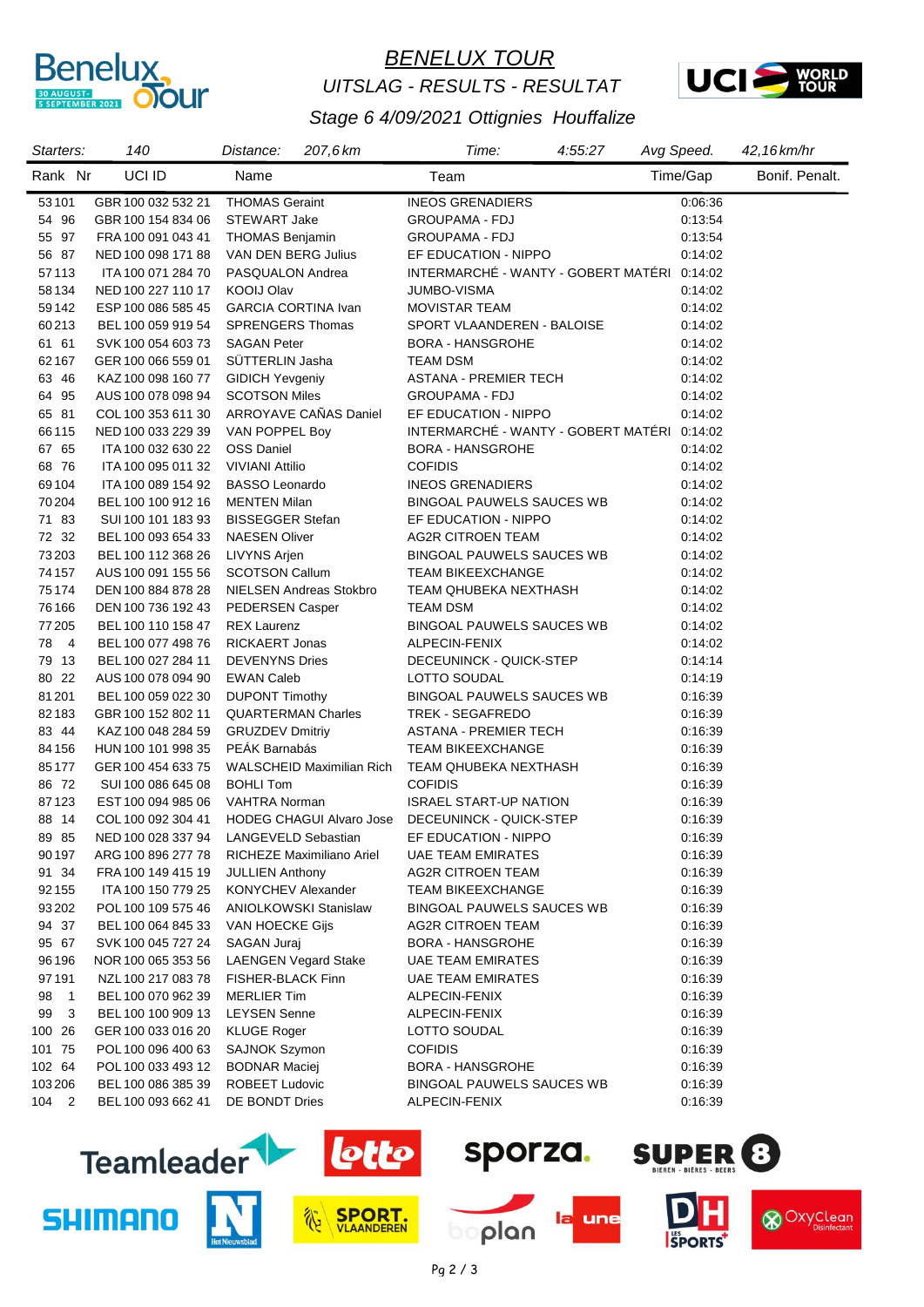

# *BENELUX TOUR UITSLAG - RESULTS - RESULTAT*



| Starters: | 140                | 207,6 km<br>Distance:         | 4:55:27<br>Time:                            | Avg Speed. | 42,16 km/hr    |
|-----------|--------------------|-------------------------------|---------------------------------------------|------------|----------------|
| Rank Nr   | UCI ID             | Name                          | Team                                        | Time/Gap   | Bonif. Penalt. |
| 105 24    | BEL 100 073 573 31 | DE BUYST Jasper               | LOTTO SOUDAL                                | 0:16:39    |                |
| 106 54    | AUS 100 027 114 35 | <b>HAUSSLER Heinrich</b>      | <b>BAHRAIN VICTORIOUS</b>                   | 0:16:39    |                |
| 107175    | RSA 100 062 822 47 | <b>JANSE VAN RENSBURG Rei</b> | <b>TEAM QHUBEKA NEXTHASH</b>                | 0.16.39    |                |
| 108 117   | BEL 100 032 256 36 | <b>VANSPEYBROUCK Pieter</b>   | INTERMARCHÉ - WANTY - GOBERT MATÉRI 0:16:39 |            |                |
| 109 137   | NED 100 045 199 78 | VAN EMDEN Jos                 | <b>JUMBO-VISMA</b>                          | 0.16.39    |                |
| 110133    | ITA 100 095 012 33 | <b>AFFINI Edoardo</b>         | <b>JUMBO-VISMA</b>                          | 0.16.39    |                |
| 111 92    | CAN 100 068 796 07 | <b>DUCHESNE Antoine</b>       | <b>GROUPAMA - FDJ</b>                       | 0:20:12    |                |
| 112212    | BEL 100 156 896 31 | <b>MARIT Arne</b>             | SPORT VLAANDEREN - BALOISE                  | 0:20:12    |                |
| 113 15    | BEL 100 022 640 23 | <b>KEISSE IIjo</b>            | DECEUNINCK - QUICK-STEP                     | 0:20:12    |                |
| 114 132   | NED 100 072 932 69 | <b>GROENEWEGEN Dylan</b>      | JUMBO-VISMA                                 | 0:20:12    |                |
| 115 63    | SVK 100 086 622 82 | <b>BASKA Erik</b>             | <b>BORA - HANSGROHE</b>                     | 0:20:12    |                |
| 116 82    | JPN 100 025 235 96 | <b>BEPPU Fumiyuki</b>         | EF EDUCATION - NIPPO                        | 0:20:12    |                |
| 117217    | BEL 100 138 703 74 | <b>WILLEMS Thimo</b>          | SPORT VLAANDEREN - BALOISE                  | 0:20:12    |                |
| 118 77    | ITA 100 055 029 14 | <b>VIVIANI Elia</b>           | <b>COFIDIS</b>                              | 0:20:12    |                |
| 119 17    | BEL 100 054 306 67 | <b>STEELS Stijn</b>           | DECEUNINCK - QUICK-STEP                     | 0:20:12    |                |
| 120 25    | BEL 100 048 167 39 | DE GENDT Thomas               | LOTTO SOUDAL                                | 0:20:12    |                |
| 121 126   | ISR 100 086 829 95 | <b>SAGIV Guy</b>              | <b>ISRAEL START-UP NATION</b>               | 0:20:12    |                |
| 122 55    | ITA 100 301 151 47 | MILAN Jonathan                | <b>BAHRAIN VICTORIOUS</b>                   | 0:20:12    |                |
| 123184    | ITA 100 091 890 15 | <b>MOSCHETTI Matteo</b>       | <b>TREK - SEGAFREDO</b>                     | 0:20:12    |                |
| 124 73    | LUX 100 029 860 65 | <b>DRUCKER Jean-Pierre</b>    | <b>COFIDIS</b>                              | 0:20:12    |                |
| 125 94    | SUI 100 071 567 62 | <b>LIENHARD Fabian</b>        | <b>GROUPAMA - FDJ</b>                       | 0:20:12    |                |
| 126 164   | NED 100 094 033 24 | <b>BOL Cees</b>               | <b>TEAM DSM</b>                             | 0:20:12    |                |
| 127 53    | GER 100 086 624 84 | <b>BAUHAUS Phil</b>           | <b>BAHRAIN VICTORIOUS</b>                   | 0:20:12    |                |
| 128 57    | GER 100 024 279 13 | <b>SIEBERG Marcel</b>         | <b>BAHRAIN VICTORIOUS</b>                   | 0:20:12    |                |
| 129 165   | NED 100 087 058 33 | NIEUWENHUIS Joris             | <b>TEAM DSM</b>                             | 0:20:12    |                |
| 130 185   | IRL 100 086 354 08 | <b>MULLEN Ryan</b>            | <b>TREK - SEGAFREDO</b>                     | 0:20:12    |                |
| 131 176   | GBR 100 086 968 40 | <b>TANFIELD Harry</b>         | TEAM QHUBEKA NEXTHASH                       | 0.24:20    |                |
| 132112    | BEL 100 073 578 36 | DE WINTER Ludwig              | INTERMARCHÉ - WANTY - GOBERT MATÉRI         | 0:24:20    |                |

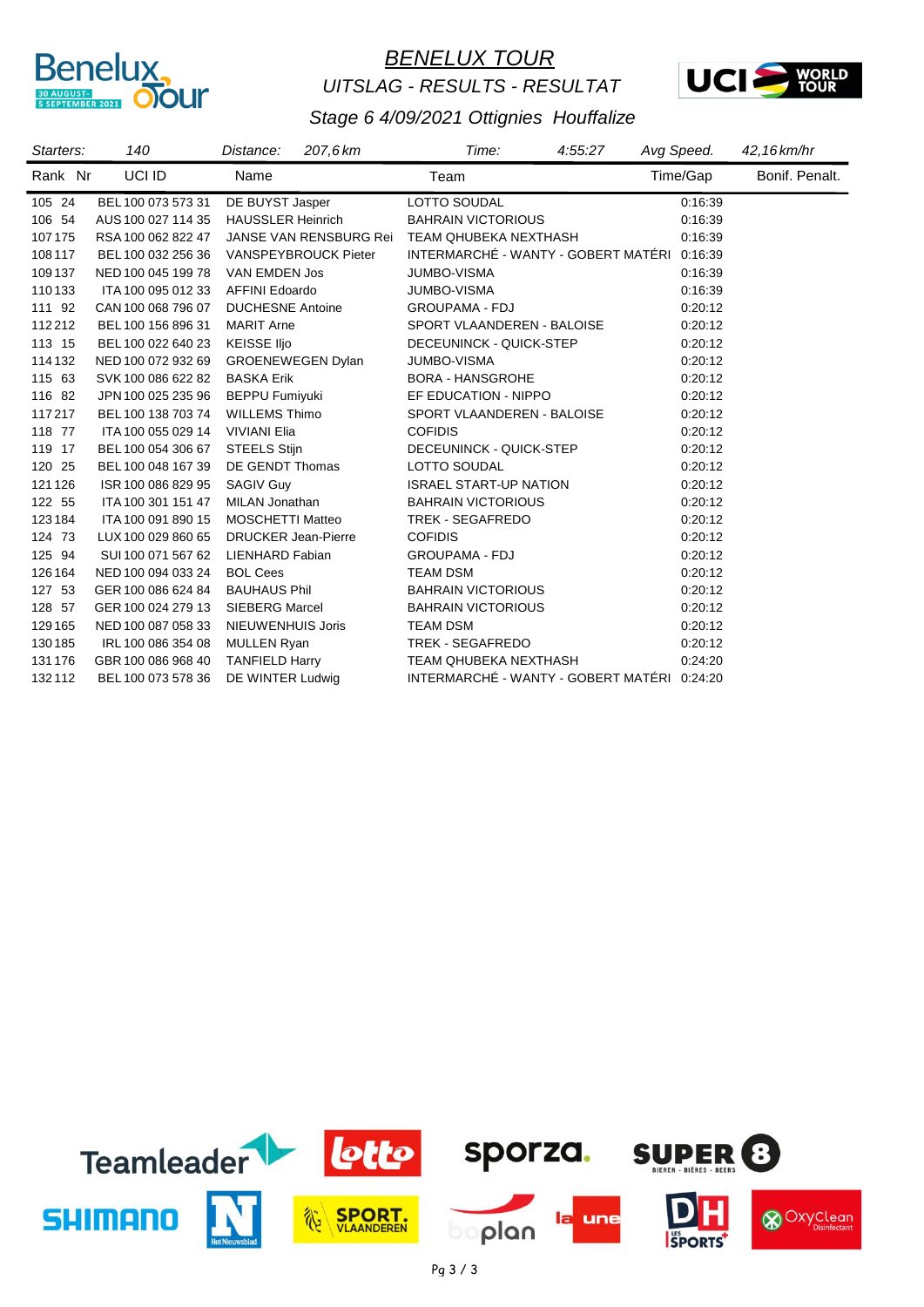



*Algemeen individueel klassement- Classement individuel général - General Classification*

*na Stage 6 4/09/2021 Ottignies - Houffalize*

|          | Rank Nr              | UCI ID                                                           | Name                                       | Team                                      | Time                 | Gap                |
|----------|----------------------|------------------------------------------------------------------|--------------------------------------------|-------------------------------------------|----------------------|--------------------|
| 1        | 51                   |                                                                  | ITA 100 064 680 62 COLBRELLI Sonny         | <b>BAHRAIN VICTORIOUS</b>                 | 20:23:30             | 0:00:00            |
| 2        | 56                   | SLO 100 086 863 32 MOHORIC Matej                                 |                                            | <b>BAHRAIN VICTORIOUS</b>                 | 20:24:21             | 0:00:51            |
| 3        | 171                  |                                                                  | BEL 100 089 133 71 CAMPENAERTS Victor      | TEAM QHUBEKA NEXTHASH                     | 20:24:23             | 0:00:53            |
| 4        | 91                   | SUI 100 074 994 94 KÜNG Stefan                                   |                                            | <b>GROUPAMA - FDJ</b>                     | 20:24:37             | 0:01:07            |
| 5        | 153                  |                                                                  | AUS 100 062 912 40 DURBRIDGE Luke          | <b>TEAM BIKEEXCHANGE</b>                  | 20:24:39             | 0:01:09            |
| 6        | 21                   | BEL 100 064 531 10 WELLENS Tim                                   |                                            | LOTTO SOUDAL                              | 20:24:39             | 0:01:09            |
| 7        | 182                  |                                                                  | BEL 100 068 235 28 STUYVEN Jasper          | TREK - SEGAFREDO                          | 20:24:46             | 0:01:16            |
| 8        | 161                  | BEL 100 077 502 80 BENOOT Tiesj                                  |                                            | <b>TEAM DSM</b>                           | 20:25:03             | 0:01:33            |
| 9        | 136                  |                                                                  | NED 100 066 315 48 TEUNISSEN Mike          | JUMBO-VISMA                               | 20:25:10             | 0:01:40            |
| 10       | 12                   |                                                                  | DEN 100 097 437 33 ASGREEN Kasper          | DECEUNINCK - QUICK-STEP                   | 20:25:12             | 0:01:42            |
| 11       | 163                  | GER 100 064 797 82 ARNDT Nikias                                  |                                            | <b>TEAM DSM</b><br><b>JUMBO-VISMA</b>     | 20:25:17             | 0:01:47            |
| 12       | 131                  | NED 100 073 892 59 DUMOULIN Tom<br>USA 100 080 191 53 OWEN Logan |                                            | EF EDUCATION - NIPPO                      | 20:25:17             | 0:01:47<br>0:02:11 |
| 13<br>14 | 86<br>$\overline{7}$ |                                                                  | BEL 100 066 562 04 VERMEERSCH Gianni       |                                           | 20:25:41<br>20:25:43 | 0:02:13            |
| 15       | 195                  | SUI 100 111 440 68 HIRSCHI Marc                                  |                                            | ALPECIN-FENIX<br><b>UAE TEAM EMIRATES</b> | 20:25:50             | 0:02:20            |
| 16       | 106                  |                                                                  | ITA 100 095 753 95 MOSCON Gianni           | <b>INEOS GRENADIERS</b>                   | 20:26:13             | 0:02:43            |
| 17       | 124                  |                                                                  | DEN 100 086 941 13 SCHMIDT Mads Würtz      | <b>ISRAEL START-UP NATION</b>             | 20:26:14             | 0:02:44            |
| 18       | 103                  | CRC 100 034 739 94 AMADOR Andrey                                 |                                            | <b>INEOS GRENADIERS</b>                   | 20:26:25             | 0:02:55            |
| 19       | 66                   |                                                                  | AUT 100 070 623 88 PÖSTLBERGER Lukas       | <b>BORA - HANSGROHE</b>                   | 20:26:26             | 0:02:56            |
| 20       | 127                  |                                                                  | BEL 100 079 141 70 VAN ASBROECK Tom        | <b>ISRAEL START-UP NATION</b>             | 20:27:49             | 0:04:19            |
| 21       | 5                    |                                                                  | NED 100 072 917 54 RIESEBEEK Oscar         | ALPECIN-FENIX                             | 20:28:07             | 0:04:37            |
| 22       | 111                  |                                                                  | BEL 100 077 503 81 DE GENDT Aime           | INTERMARCHÉ - WANTY - GOBERT MATÉR        | 20:28:23             | 0:04:53            |
| 23       | 52                   | GBR 100 153 275 96 WRIGHT Fred                                   |                                            | <b>BAHRAIN VICTORIOUS</b>                 | 20:28:35             | 0:05:05            |
| 24       | 23                   |                                                                  | BEL 100 024 166 94 GILBERT Philippe        | LOTTO SOUDAL                              | 20:29:49             | 0:06:19            |
| 25       | 71                   |                                                                  | FRA 100 081 980 96 LAPORTE Christophe      | <b>COFIDIS</b>                            | 20:30:17             | 0:06:47            |
| 26       | 151                  | NZL 100 044 394 49 BAUER Jack                                    |                                            | <b>TEAM BIKEEXCHANGE</b>                  | 20:30:22             | 0:06:52            |
| 27       | 194                  |                                                                  | USA 100 150 923 72 MCNULTY Brandon         | <b>UAE TEAM EMIRATES</b>                  | 20:30:35             | 0:07:05            |
| 28       | 116                  |                                                                  | NED 100 069 149 69 VAN POPPEL Danny        | INTERMARCHÉ - WANTY - GOBERT MATÉR        | 20:30:49             | 0:07:19            |
| 29       | 186                  | LAT 100 068 892 06 SKUJINS Toms                                  |                                            | TREK - SEGAFREDO                          | 20:31:13             | 0:07:43            |
| 30       | 27                   |                                                                  | BEL 100 059 662 88 VAN DER SANDE Tosh      | LOTTO SOUDAL                              | 20:31:20             | 0:07:50            |
| 31       | 193                  | DEN 100 158 259 36 BJERG Mikkel                                  |                                            | <b>UAE TEAM EMIRATES</b>                  | 20:31:44             | 0:08:14            |
| 32       | 135                  | NED 100 088 544 64 ROOSEN Timo                                   |                                            | JUMBO-VISMA                               | 20:31:56             | 0:08:26            |
| 33       | 187                  |                                                                  | BEL 100 070 799 70 THEUNS Edward           | TREK - SEGAFREDO                          | 20:32:05             | 0:08:35            |
| 34       | 214                  |                                                                  | BEL 100 086 994 66 VAN ROOY Kenneth        | SPORT VLAANDEREN - BALOISE                | 20:32:05             | 0:08:35            |
| 35       | 107                  | GBR 100 045 633 27 SWIFT Ben                                     |                                            | <b>INEOS GRENADIERS</b>                   | 20:32:12             | 0:08:42            |
| 36       | 31                   |                                                                  | BEL 100 044 513 71 VAN AVERMAET Greg       | <b>AG2R CITROEN TEAM</b>                  | 20:32:16             | 0:08:46            |
| 37       | 36                   | SUI 100 030 788 23 SCHÄR Michael                                 |                                            | AG2R CITROEN TEAM                         | 20:32:19             | 0:08:49            |
| 38       | 121                  |                                                                  | BEL 100 086 633 93 BIERMANS Jenthe         | <b>ISRAEL START-UP NATION</b>             | 20:32:25             | 0:08:55            |
| 39       | 122                  |                                                                  | CAN 100 054 757 33 BOIVIN Guillaume        | <b>ISRAEL START-UP NATION</b>             | 20:32:29             | 0:08:59            |
| 40       | 105                  | POL 100 026 304 01 GOLAS Michal                                  |                                            | <b>INEOS GRENADIERS</b>                   | 20:32:29             | 0:08:59            |
| 41       | 125                  | FRA 100 162 411 17 RENARD Alexis                                 |                                            | <b>ISRAEL START-UP NATION</b>             | 20:32:48             | 0:09:18            |
| 42       | 144                  |                                                                  | DEN 100 109 737 14 JØRGENSEN Mathias       | <b>MOVISTAR TEAM</b>                      | 20:33:43             | 0:10:13            |
| 43       | 172                  | AUT 100 075 223 32 GOGL Michael                                  |                                            | TEAM QHUBEKA NEXTHASH                     | 20:35:18             | 0:11:48            |
| 44       | 16                   |                                                                  | DEN 100 033 089 93 MØRKØV Michael          | DECEUNINCK - QUICK-STEP                   | 20:35:25             | 0:11:55            |
| 45       | 43                   |                                                                  | ITA 100 150 834 80 BATTISTELLA Samuele     | <b>ASTANA - PREMIER TECH</b>              | 20:36:45             | 0:13:15            |
| 46       | 45                   | CAN 100 060 002 40 HOULE Hugo                                    |                                            | <b>ASTANA - PREMIER TECH</b>              | 20:37:51             | 0:14:21            |
| 47       | 32                   | BEL 100 093 654 33 NAESEN Oliver                                 |                                            | <b>AG2R CITROEN TEAM</b>                  | 20:38:39             | 0:15:09            |
| 48       | 96                   | GBR 100 154 834 06 STEWART Jake                                  |                                            | <b>GROUPAMA - FDJ</b>                     | 20:39:05             | 0:15:35            |
| 49       | 174                  |                                                                  | DEN 100 884 878 28 NIELSEN Andreas Stokbro | TEAM QHUBEKA NEXTHASH                     | 20:39:22             | 0:15:52            |
| 50       | 143                  |                                                                  | ITA 100 087 008 80 VILLELLA Davide         | <b>MOVISTAR TEAM</b>                      | 20:39:32             | 0:16:02            |
| 51       | 95                   | AUS 100 078 098 94 SCOTSON Miles                                 |                                            | <b>GROUPAMA - FDJ</b>                     | 20:39:46             | 0:16:16            |
| 52       | 113                  |                                                                  | ITA 100 071 284 70 PASQUALON Andrea        | INTERMARCHE - WANTY - GOBERT MATER        | 20:39:57             | 0:16:27            |
| 53       | 213                  |                                                                  | BEL 100 059 919 54 SPRENGERS Thomas        | SPORT VLAANDEREN - BALOISE                | 20:40:14             | 0:16:44            |
| 54       | $\overline{1}$       | BEL 100 070 962 39 MERLIER Tim                                   |                                            | ALPECIN-FENIX                             | 20:40:34             | 0:17:04            |
| 55       | 61                   | SVK 100 054 603 73 SAGAN Peter                                   |                                            | <b>BORA - HANSGROHE</b>                   | 20:40:51             | 0:17:21            |
| 56       | 166                  |                                                                  | DEN 100 736 192 43 PEDERSEN Casper         | TEAM DSM                                  | 20:40:53             | 0:17:23            |
| 57       | 47                   |                                                                  | ITA 100 099 768 36 SOBRERO Matteo          | ASTANA - PREMIER TECH                     | 20:41:20             | 0:17:50            |
| 58       | 175                  |                                                                  | RSA 100 062 822 47 JANSE VAN RENSBURG Rein | TEAM QHUBEKA NEXTHASH                     | 20:41:22             | 0:17:52            |
| 59       | 101                  | GBR 100 032 532 21 THOMAS Geraint                                |                                            | <b>INEOS GRENADIERS</b>                   | 20:41:35             | 0:18:05            |
| 60       | 202                  |                                                                  | POL 100 109 575 46 ANIOLKOWSKI Stanislaw   | <b>BINGOAL PAUWELS SAUCES WB</b>          | 20:41:44             | 0:18:14            |





plan

une



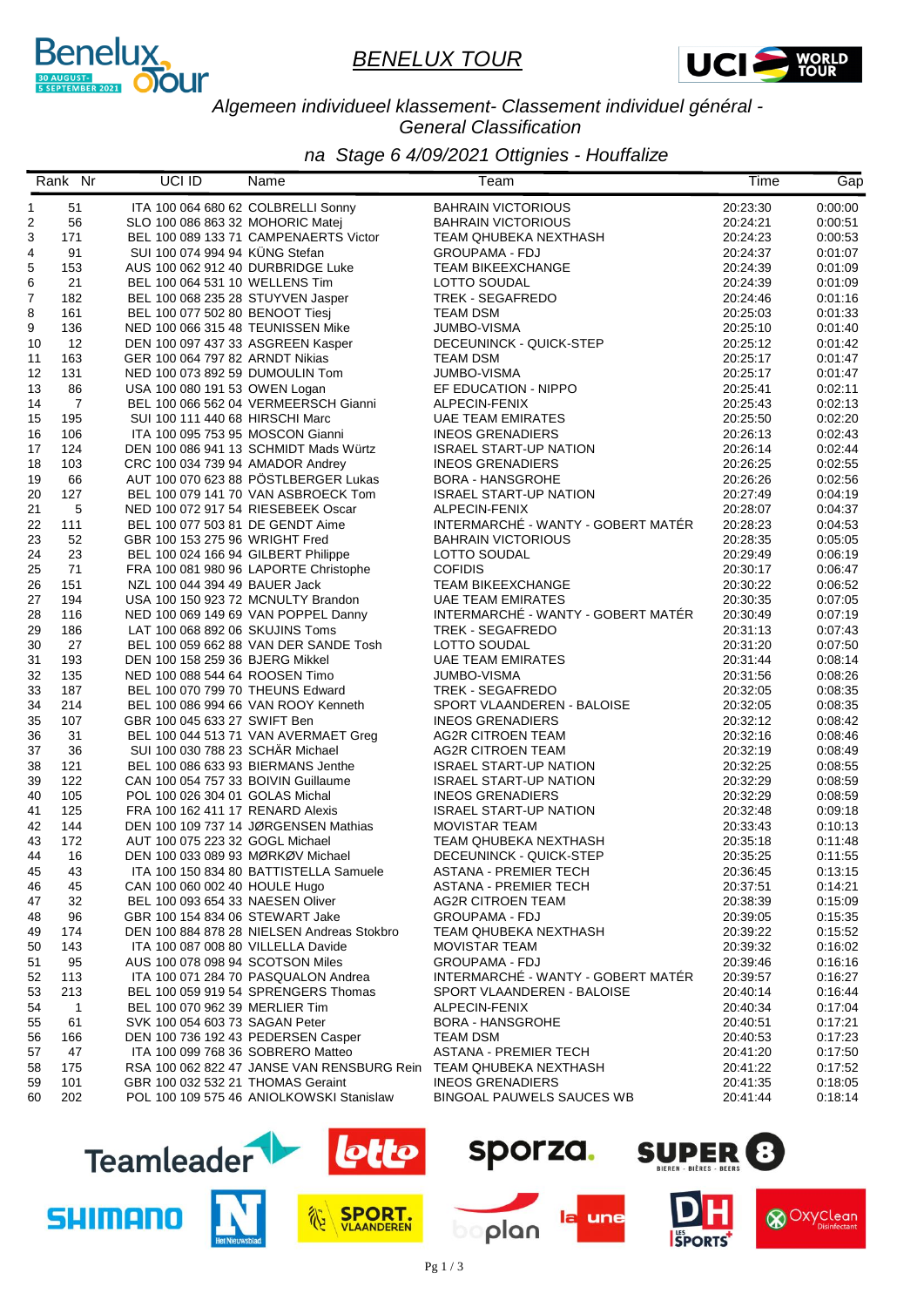



*Algemeen individueel klassement- Classement individuel général - General Classification*

*na Stage 6 4/09/2021 Ottignies - Houffalize*

|          | Rank Nr        | UCI ID                                                              | Name                                                                | Team                                                   | Time                 | Gap                |
|----------|----------------|---------------------------------------------------------------------|---------------------------------------------------------------------|--------------------------------------------------------|----------------------|--------------------|
| 61       | $\overline{4}$ | BEL 100 077 498 76 RICKAERT Jonas                                   |                                                                     | ALPECIN-FENIX                                          | 20:41:50             | 0:18:20            |
| 62       | 204            | BEL 100 100 912 16 MENTEN Milan                                     |                                                                     | BINGOAL PAUWELS SAUCES WB                              | 20:41:51             | 0:18:21            |
| 63       | 37             | BEL 100 064 845 33 VAN HOECKE Gijs                                  |                                                                     | <b>AG2R CITROEN TEAM</b>                               | 20:42:11             | 0:18:41            |
| 64       | 54             |                                                                     | AUS 100 027 114 35 HAUSSLER Heinrich                                | <b>BAHRAIN VICTORIOUS</b>                              | 20:42:13             | 0:18:43            |
| 65       | 134            | NED 100 227 110 17 KOOIJ Olav                                       |                                                                     | <b>JUMBO-VISMA</b>                                     | 20:42:23             | 0:18:53            |
| 66       | 93             | HUN 100 098 207 27 VALTER Attila                                    |                                                                     | <b>GROUPAMA - FDJ</b>                                  | 20:42:40             | 0:19:10            |
| 67       | 142            |                                                                     | ESP 100 086 585 45 GARCIA CORTINA Ivan                              | <b>MOVISTAR TEAM</b>                                   | 20:42:53             | 0:19:23            |
| 68       | 6              | CZE 100 075 225 34 VAKOČ Petr                                       |                                                                     | ALPECIN-FENIX                                          | 20:43:08             | 0:19:38            |
| 69       | 83             |                                                                     | SUI 100 101 183 93 BISSEGGER Stefan                                 | EF EDUCATION - NIPPO                                   | 20:43:14             | 0:19:44            |
| 70       | 85             |                                                                     | NED 100 028 337 94 LANGEVELD Sebastian                              | EF EDUCATION - NIPPO                                   | 20:43:26             | 0:19:56            |
| 71       | 155            |                                                                     | ITA 100 150 779 25 KONYCHEV Alexander                               | <b>TEAM BIKEEXCHANGE</b>                               | 20:44:55             | 0:21:25            |
| 72       | 177            |                                                                     | GER 100 454 633 75 WALSCHEID Maximilian Richa TEAM QHUBEKA NEXTHASH |                                                        | 20:45:22             | 0:21:52            |
| 73       | 104            | ITA 100 089 154 92 BASSO Leonardo                                   |                                                                     | <b>INEOS GRENADIERS</b>                                | 20:45:40             | 0:22:10            |
| 74       | 115            | NED 100 033 229 39 VAN POPPEL Boy                                   |                                                                     | INTERMARCHÉ - WANTY - GOBERT MATÉR                     | 20:45:48             | 0:22:18            |
| 75       | 205            | BEL 100 110 158 47 REX Laurenz                                      |                                                                     | <b>BINGOAL PAUWELS SAUCES WB</b>                       | 20:46:53             | 0:23:23            |
| 76       | 14             |                                                                     | COL 100 092 304 41 HODEG CHAGUI Alvaro Jose                         | DECEUNINCK - QUICK-STEP                                | 20:47:14             | 0:23:44            |
| 77       | 102            |                                                                     | COL 100 079 968 24 HENAO GOMEZ Sebastian                            | <b>INEOS GRENADIERS</b>                                | 20:47:16             | 0:23:46            |
| 78       | 132            |                                                                     | NED 100 072 932 69 GROENEWEGEN Dylan                                | <b>JUMBO-VISMA</b>                                     | 20:47:55             | 0:24:25            |
| 79       | 141            |                                                                     | ESP 100 158 338 18 CARRETERO Hector                                 | <b>MOVISTAR TEAM</b>                                   | 20:47:55             | 0:24:25            |
| 80       | $\mathbf{3}$   | BEL 100 100 909 13 LEYSEN Senne                                     |                                                                     | ALPECIN-FENIX                                          | 20:48:37             | 0:25:07            |
| 81       | 77             | ITA 100 055 029 14 VIVIANI Elia                                     |                                                                     | <b>COFIDIS</b>                                         | 20:48:57             | 0:25:27            |
| 82       | 156            | HUN 100 101 998 35 PEAK Barnabás                                    |                                                                     | <b>TEAM BIKEEXCHANGE</b>                               | 20:49:34             | 0:26:04            |
| 83       | 201            | BEL 100 059 022 30 DUPONT Timothy                                   |                                                                     | <b>BINGOAL PAUWELS SAUCES WB</b>                       | 20:49:39             | 0:26:09            |
| 84       | 123            | EST 100 094 985 06 VAHTRA Norman                                    |                                                                     | <b>ISRAEL START-UP NATION</b>                          | 20:49:50             | 0:26:20            |
| 85       | 72             | SUI 100 086 645 08 BOHLI Tom                                        |                                                                     | <b>COFIDIS</b>                                         | 20:49:57             | 0:26:27            |
| 86       | 137            | NED 100 045 199 78 VAN EMDEN Jos                                    |                                                                     | <b>JUMBO-VISMA</b>                                     | 20:50:01             | 0:26:31            |
| 87       | 75             | POL 100 096 400 63 SAJNOK Szymon                                    |                                                                     | <b>COFIDIS</b>                                         | 20:50:02             | 0:26:32            |
| 88       | 133<br>26      | ITA 100 095 012 33 AFFINI Edoardo                                   |                                                                     | JUMBO-VISMA                                            | 20:50:23             | 0:26:53            |
| 89       |                | GER 100 033 016 20 KLUGE Roger                                      |                                                                     | LOTTO SOUDAL                                           | 20:50:41             | 0:27:11            |
| 90       | $\overline{c}$ | BEL 100 093 662 41 DE BONDT Dries                                   |                                                                     | ALPECIN-FENIX                                          | 20:50:48             | 0:27:18<br>0:27:38 |
| 91<br>92 | 212<br>34      | BEL 100 156 896 31 MARIT Arne<br>FRA 100 149 415 19 JULLIEN Anthony |                                                                     | SPORT VLAANDEREN - BALOISE<br><b>AG2R CITROEN TEAM</b> | 20:51:08<br>20:51:25 | 0:27:55            |
| 93       | 65             | ITA 100 032 630 22 OSS Daniel                                       |                                                                     | <b>BORA - HANSGROHE</b>                                | 20:51:46             | 0:28:16            |
| 94       | 73             |                                                                     | LUX 100 029 860 65 DRUCKER Jean-Pierre                              | <b>COFIDIS</b>                                         | 20:51:55             | 0:28:25            |
| 95       | 92             |                                                                     | CAN 100 068 796 07 DUCHESNE Antoine                                 | <b>GROUPAMA - FDJ</b>                                  | 20:52:01             | 0.28:31            |
| 96       | 13             | BEL 100 027 284 11 DEVENYNS Dries                                   |                                                                     | DECEUNINCK - QUICK-STEP                                | 20:52:03             | 0:28:33            |
| 97       | 55             | ITA 100 301 151 47 MILAN Jonathan                                   |                                                                     | <b>BAHRAIN VICTORIOUS</b>                              | 20:52:20             | 0:28:50            |
| 98       | 185            | IRL 100 086 354 08 MULLEN Ryan                                      |                                                                     | TREK - SEGAFREDO                                       | 20:52:21             | 0:28:51            |
| 99       | 87             |                                                                     | NED 100 098 171 88 VAN DEN BERG Julius                              | EF EDUCATION - NIPPO                                   | 20:52:31             | 0:29:01            |
| 100      | 203            | BEL 100 112 368 26 LIVYNS Arjen                                     |                                                                     | <b>BINGOAL PAUWELS SAUCES WB</b>                       | 20:52:46             | 0:29:16            |
| 101      | 197            |                                                                     | ARG 100 896 277 78 RICHEZE Maximiliano Ariel                        | <b>UAE TEAM EMIRATES</b>                               | 20:52:50             | 0:29:20            |
| 102      | 191            |                                                                     | NZL 100 217 083 78 FISHER-BLACK Finn                                | <b>UAE TEAM EMIRATES</b>                               | 20:53:08             | 0:29:38            |
| 103      | 22             | AUS 100 078 094 90 EWAN Caleb                                       |                                                                     | LOTTO SOUDAL                                           | 20:53:13             | 0:29:43            |
| 104      | 67             | SVK 100 045 727 24 SAGAN Juraj                                      |                                                                     | <b>BORA - HANSGROHE</b>                                | 20:53:45             | 0:30:15            |
| 105      | 94             | SUI 100 071 567 62 LIENHARD Fabian                                  |                                                                     | <b>GROUPAMA - FDJ</b>                                  | 20:53:56             | 0:30:26            |
| 106      | 57             | GER 100 024 279 13 SIEBERG Marcel                                   |                                                                     | <b>BAHRAIN VICTORIOUS</b>                              | 20:54:11             | 0:30:41            |
| 107      | 76             | ITA 100 095 011 32 VIVIANI Attilio                                  |                                                                     | <b>COFIDIS</b>                                         | 20:54:19             | 0:30:49            |
| 108      | 165            |                                                                     | NED 100 087 058 33 NIEUWENHUIS Joris                                | TEAM DSM                                               | 20:54:34             | 0:31:04            |
| 109      | 217            | BEL 100 138 703 74 WILLEMS Thimo                                    |                                                                     | SPORT VLAANDEREN - BALOISE                             | 20:54:41             | 0:31:11            |
| 110      | 157            | AUS 100 091 155 56 SCOTSON Callum                                   |                                                                     | <b>TEAM BIKEEXCHANGE</b>                               | 20:55:18             | 0:31:48            |
| 111      | 24             | BEL 100 073 573 31 DE BUYST Jasper                                  |                                                                     | LOTTO SOUDAL                                           | 20:55:19             | 0:31:49            |
| 112      | 117            |                                                                     | BEL 100 032 256 36 VANSPEYBROUCK Pieter                             | INTERMARCHÉ - WANTY - GOBERT MATÉR                     | 20:55:28             | 0:31:58            |
| 113      | 46             | KAZ 100 098 160 77 GIDICH Yevgeniy                                  |                                                                     | <b>ASTANA - PREMIER TECH</b>                           | 20:55:32             | 0:32:02            |
| 114      | 17             | BEL 100 054 306 67 STEELS Stijn                                     |                                                                     | DECEUNINCK - QUICK-STEP                                | 20:55:58             | 0:32:28            |
| 115      | 81             |                                                                     | COL 100 353 611 30 ARROYAVE CAÑAS Daniel                            | EF EDUCATION - NIPPO                                   | 20:56:03             | 0:32:33            |
| 116      | 44             | KAZ 100 048 284 59 GRUZDEV Dmitriy                                  |                                                                     | ASTANA - PREMIER TECH                                  | 20:56:21             | 0:32:51            |
| 117      | 206            | BEL 100 086 385 39 ROBEET Ludovic                                   |                                                                     | BINGOAL PAUWELS SAUCES WB                              | 20:56:31             | 0:33:01            |
| 118      | 183            |                                                                     | GBR 100 152 802 11 QUARTERMAN Charles                               | TREK - SEGAFREDO                                       | 20:57:11             | 0:33:41            |
| 119      | 53             | GER 100 086 624 84 BAUHAUS Phil                                     |                                                                     | <b>BAHRAIN VICTORIOUS</b>                              | 20:57:13             | 0:33:43            |
| 120      | 97             | FRA 100 091 043 41 THOMAS Benjamin                                  |                                                                     | <b>GROUPAMA - FDJ</b>                                  | 20:57:35             | 0:34:05            |





plan

une



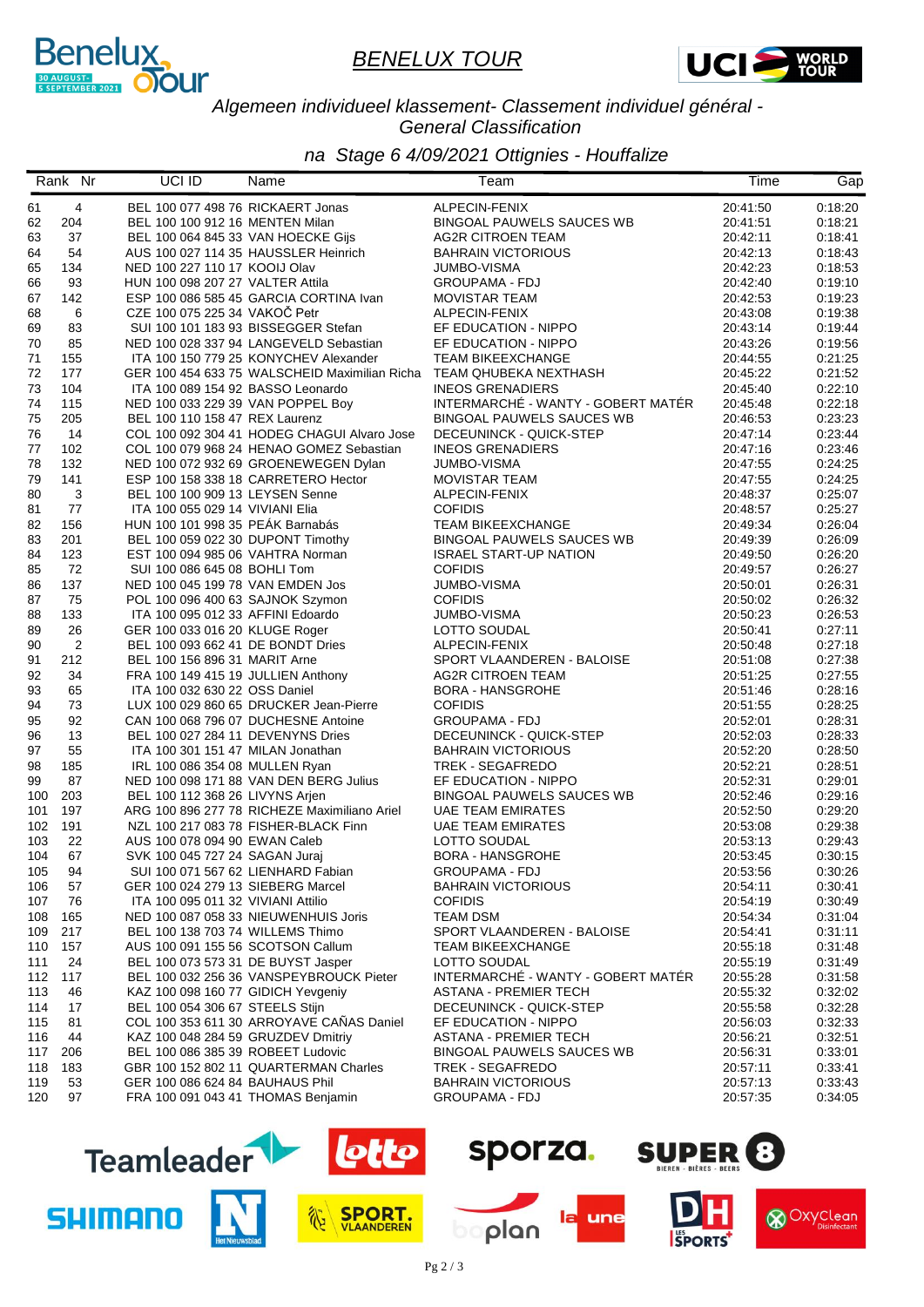



*Algemeen individueel klassement- Classement individuel général - General Classification*

|     | Rank Nr | UCI ID                             | Name                                    | Team                               | Time     | Gap     |
|-----|---------|------------------------------------|-----------------------------------------|------------------------------------|----------|---------|
| 121 | 64      | POL 100 033 493 12 BODNAR Maciej   |                                         | <b>BORA - HANSGROHE</b>            | 20:58:00 | 0.34:30 |
| 122 | 164     | NED 100 094 033 24 BOL Cees        |                                         | TEAM DSM                           | 20:58:04 | 0.34:34 |
| 123 | 167     | GER 100 066 559 01 SÜTTERLIN Jasha |                                         | TEAM DSM                           | 20:58:07 | 0:34:37 |
| 124 | 15      | BEL 100 022 640 23 KEISSE IIjo     |                                         | DECEUNINCK - QUICK-STEP            | 20:58:13 | 0:34:43 |
| 125 | 126     | ISR 100 086 829 95 SAGIV Guy       |                                         | <b>ISRAEL START-UP NATION</b>      | 20:58:55 | 0:35:25 |
| 126 | 196     |                                    | NOR 100 065 353 56 LAENGEN Vegard Stake | <b>UAE TEAM EMIRATES</b>           | 20:58:58 | 0:35:28 |
| 127 | 63      | SVK 100 086 622 82 BASKA Erik      |                                         | BORA - HANSGROHE                   | 21:01:22 | 0:37:52 |
| 128 | 25      |                                    | BEL 100 048 167 39 DE GENDT Thomas      | LOTTO SOUDAL                       | 21:04:39 | 0:41:09 |
| 129 | 184     |                                    | ITA 100 091 890 15 MOSCHETTI Matteo     | TREK - SEGAFREDO                   | 21:15:17 | 0.51.47 |
| 130 | -82     | JPN 100 025 235 96 BEPPU Fumiyuki  |                                         | EF EDUCATION - NIPPO               | 21:17:27 | 0:53:57 |
| 131 | 176     | GBR 100 086 968 40 TANFIELD Harry  |                                         | TEAM QHUBEKA NEXTHASH              | 21:24:43 | 1:01:13 |
| 132 | 112     |                                    | BEL 100 073 578 36 DE WINTER Ludwig     | INTERMARCHÉ - WANTY - GOBERT MATÉR | 21:30:41 | 1:07:11 |

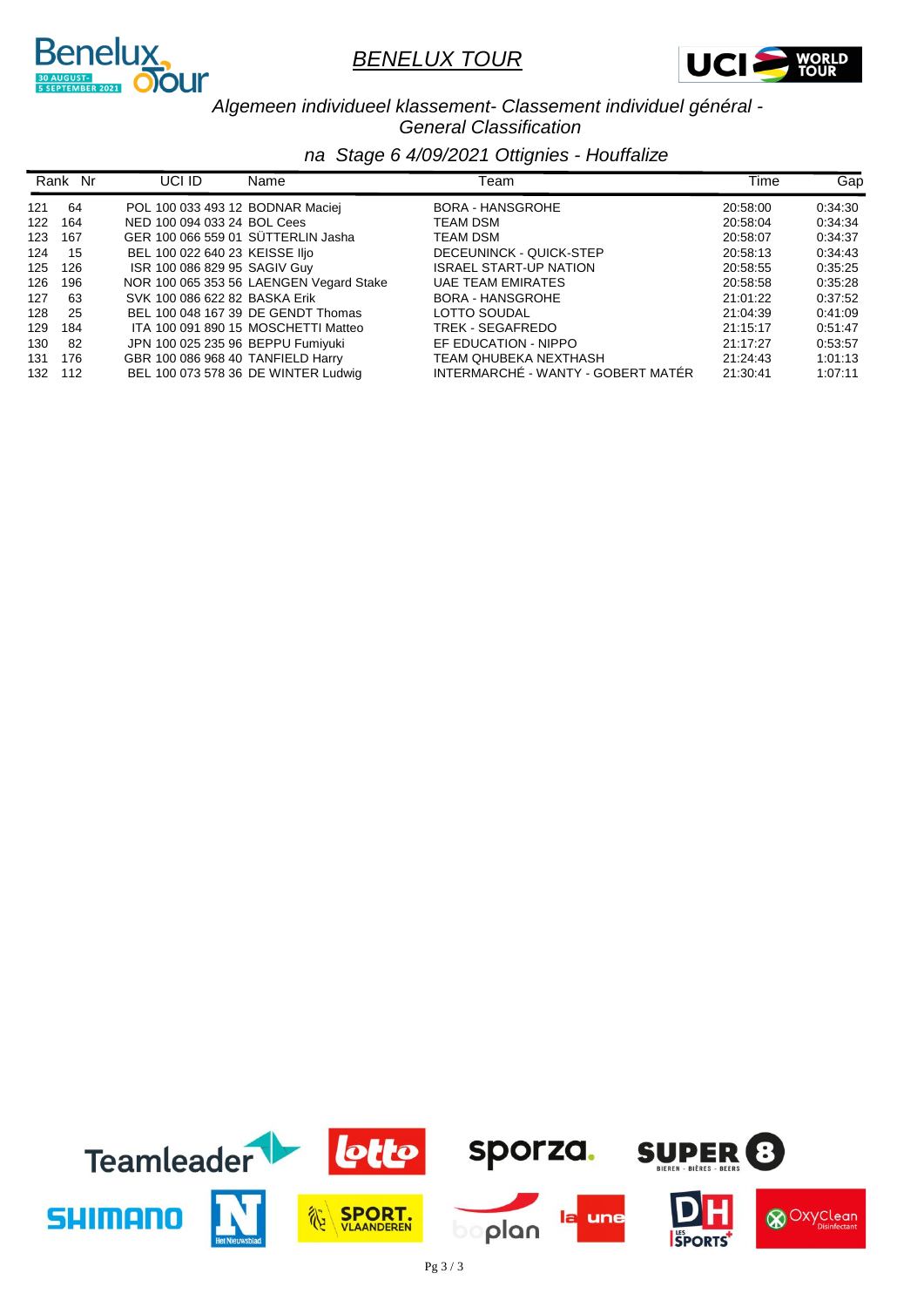



# **PROGRET-ROOM**<br>**PROGREM COOM POEGEN Klassement-Classement par équipes- Team Classification**

| Rank | Team                                   | Time       | Places | 1st rider |
|------|----------------------------------------|------------|--------|-----------|
| 1    | <b>BAHRAIN VICTORIOUS</b>              | 3 14:48:05 | 14     |           |
| 2    | <b>INEOS GRENADIERS</b>                | 3 14:50:46 | 65     | 13        |
| 3    | ALPECIN-FENIX                          | 3 14:51:57 | 65     | 10        |
| 4    | <b>UAE TEAM EMIRATES</b>               | 3 14:54:41 | 65     | 7         |
| 5    | <b>JUMBO-VISMA</b>                     | 3 14:54:41 | 70     | 8         |
| 6    | <b>LOTTO SOUDAL</b>                    | 3 14:55:56 | 76     | 6         |
| 7    | <b>ISRAEL START-UP NATION</b>          | 3 14:56:16 | 75     | 16        |
| 8    | <b>ASTANA - PREMIER TECH</b>           | 3 14:56:31 | 97     | 18        |
| 9    | <b>TREK - SEGAFREDO</b>                | 3 15:00:15 | 78     | 3         |
| 10   | <b>MOVISTAR TEAM</b>                   | 3 15:00:35 | 106    | 14        |
| 11   | <b>TEAM DSM</b>                        | 3 15:02:07 | 75     | 4         |
| 12   | TEAM QHUBEKA NEXTHASH                  | 3 15:03:22 | 106    | 5         |
| 13   | <b>TEAM BIKEEXCHANGE</b>               | 3 15:03:25 | 117    | 20        |
| 14   | <b>GROUPAMA - FDJ</b>                  | 3 15:07:53 | 114    | 21        |
| 15   | DECEUNINCK - QUICK-STEP                | 3 15:08:13 | 146    | 19        |
| 16   | INTERMARCHÉ - WANTY - GOBERT MATÉRIAUX | 3 15:09:16 | 132    | 29        |
| 17   | <b>AG2R CITROEN TEAM</b>               | 3 15:13:35 | 145    | 36        |
| 18   | EF EDUCATION - NIPPO                   | 3 15:15:27 | 138    | 17        |
| 19   | <b>BORA - HANSGROHE</b>                | 3 15:16:48 | 159    | 31        |
| 20   | <b>COFIDIS</b>                         | 3 15:23:38 | 203    | 49        |
| 21   | SPORT VLAANDEREN - BALOISE             | 3 15:27:11 | 205    | 33        |
| 22   | <b>BINGOAL PAUWELS SAUCES WB</b>       | 3 15:28:27 | 220    | 70        |

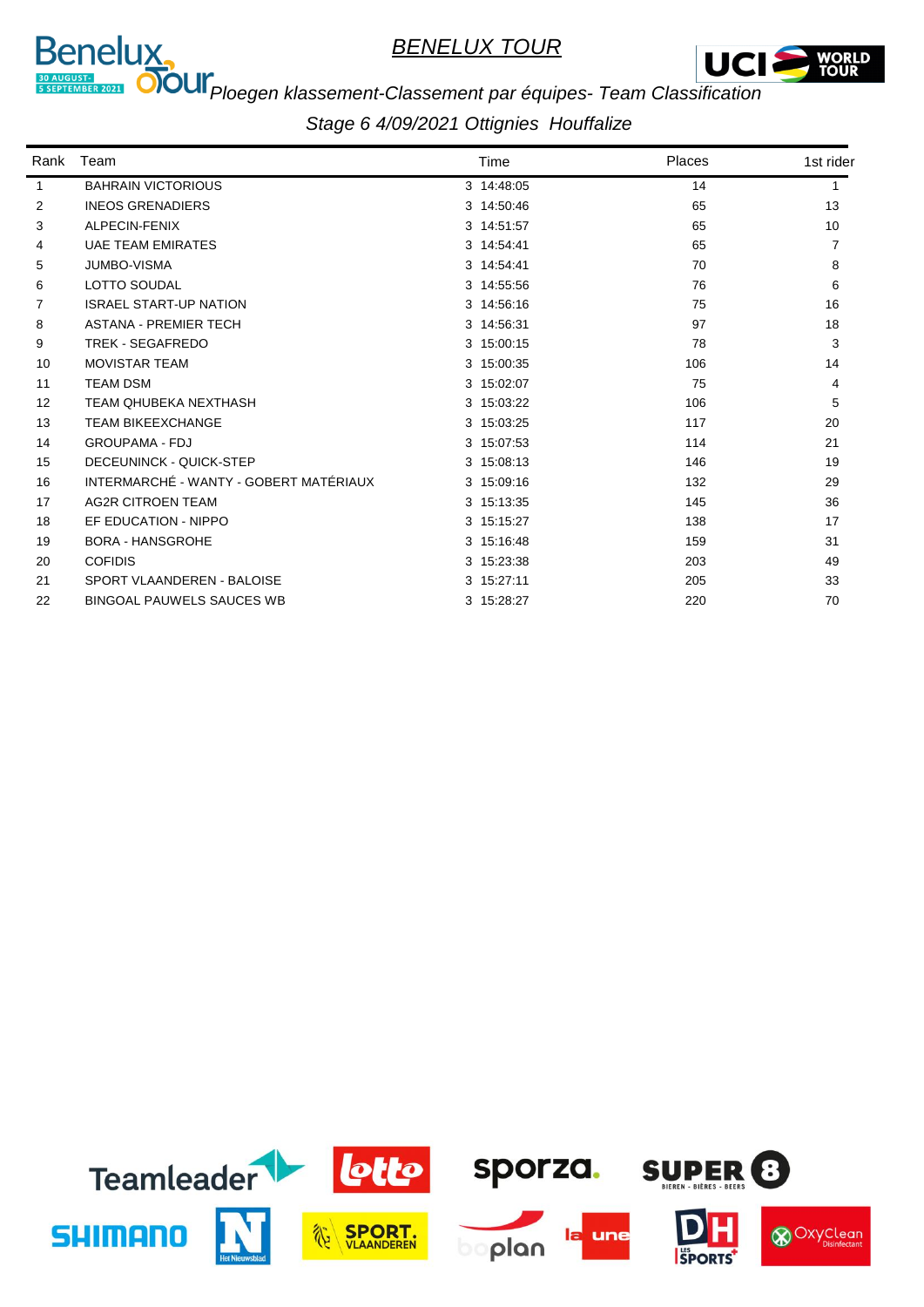



#### Algemeen ploegenklassement - Classement général par équipes - General Team Classification

| Rank | Team                                   | Time     |
|------|----------------------------------------|----------|
| 1    | <b>BAHRAIN VICTORIOUS</b>              | 61:14:14 |
| 2    | ALPECIN-FENIX                          | 61:19:13 |
| 3    | <b>INEOS GRENADIERS</b>                | 61:20:08 |
| 4    | <b>JUMBO-VISMA</b>                     | 61:21:22 |
| 5    | <b>UAE TEAM EMIRATES</b>               | 61:22:11 |
| 6    | LOTTO SOUDAL                           | 61:22:37 |
| 7    | <b>ISRAEL START-UP NATION</b>          | 61:26:05 |
| 8    | <b>TREK - SEGAFREDO</b>                | 61:26:45 |
| 9    | TEAM QHUBEKA NEXTHASH                  | 61:28:40 |
| 10   | <b>TEAM DSM</b>                        | 61:29:30 |
| 11   | <b>MOVISTAR TEAM</b>                   | 61:35:11 |
| 12   | <b>GROUPAMA - FDJ</b>                  | 61:35:41 |
| 13   | <b>TEAM BIKEEXCHANGE</b>               | 61:37:08 |
| 14   | INTERMARCHÉ - WANTY - GOBERT MATÉRIAUX | 61:39:13 |
| 15   | DECEUNINCK - QUICK-STEP                | 61:42:50 |
| 16   | <b>AG2R CITROEN TEAM</b>               | 61:42:53 |
| 17   | <b>BORA - HANSGROHE</b>                | 61:49:21 |
| 18   | EF EDUCATION - NIPPO                   | 61:49:24 |
| 19   | <b>ASTANA - PREMIER TECH</b>           | 61:51:26 |
| 20   | <b>COFIDIS</b>                         | 61:59:15 |
| 21   | SPORT VLAANDEREN - BALOISE             | 62:02:24 |
| 22   | <b>BINGOAL PAUWELS SAUCES WB</b>       | 62:05:04 |

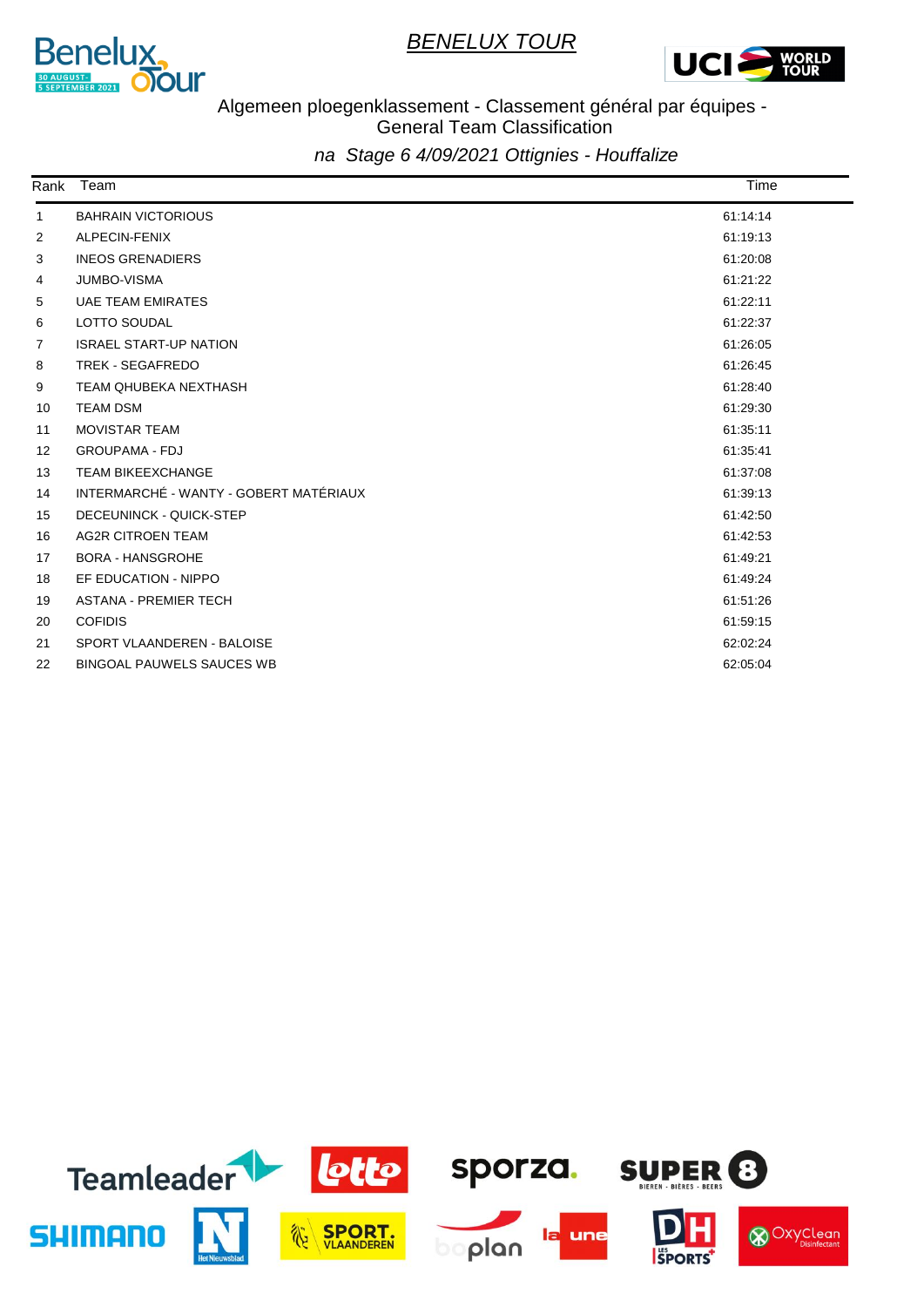

**PUNTER PUNTER PUNTER AVEC SERVIS CONSTRUCTED AT A PUNTER CONSTRUCT DE CONSTRUCT DE CONSTRUCT DE CONSTRUCT DE CONSTRUCT DE CONSTRUCT DE CONSTRUCT DE CONSTRUCT DE CONSTRUCT DE CONSTRUCT DE CONSTRUCT DE CONSTRUCT DE CONSTRUC** 

Benelux,

*Punten Aankomst - Points Arrivée - Points Finish*

|    |      | Rang Rugnr Naam-Nom       | Ploeg-Equipe              | <b>Punten-Points</b> |
|----|------|---------------------------|---------------------------|----------------------|
|    | 51   | COLBRELLI Sonny           | <b>BAHRAIN VICTORIOUS</b> | 30                   |
| 2  |      | 56 MOHORIC Matej          | <b>BAHRAIN VICTORIOUS</b> | 25                   |
| 3  |      | 182 STUYVEN Jasper        | TREK - SEGAFREDO          | 22                   |
| 4  | 171  | <b>CAMPENAERTS Victor</b> | TEAM OHUBEKA NEXTHASH     | 17                   |
| 5  |      | 21 WELLENS Tim            | LOTTO SOUDAL              | 15                   |
| 6  | 161. | BENOOT Tiesi              | TEAM DSM                  | 13                   |
|    |      | 195 HIRSCHI Marc          | <b>UAE TEAM EMIRATES</b>  | 13                   |
| 8  | 131  | DUMOULIN Tom              | <b>JUMBO-VISMA</b>        | 12                   |
| 9  | 163. | <b>ARNDT Nikias</b>       | <b>TEAM DSM</b>           | 11                   |
| 10 |      | <b>VERMEERSCH Gianni</b>  | ALPECIN-FENIX             | 10                   |
|    |      |                           |                           |                      |

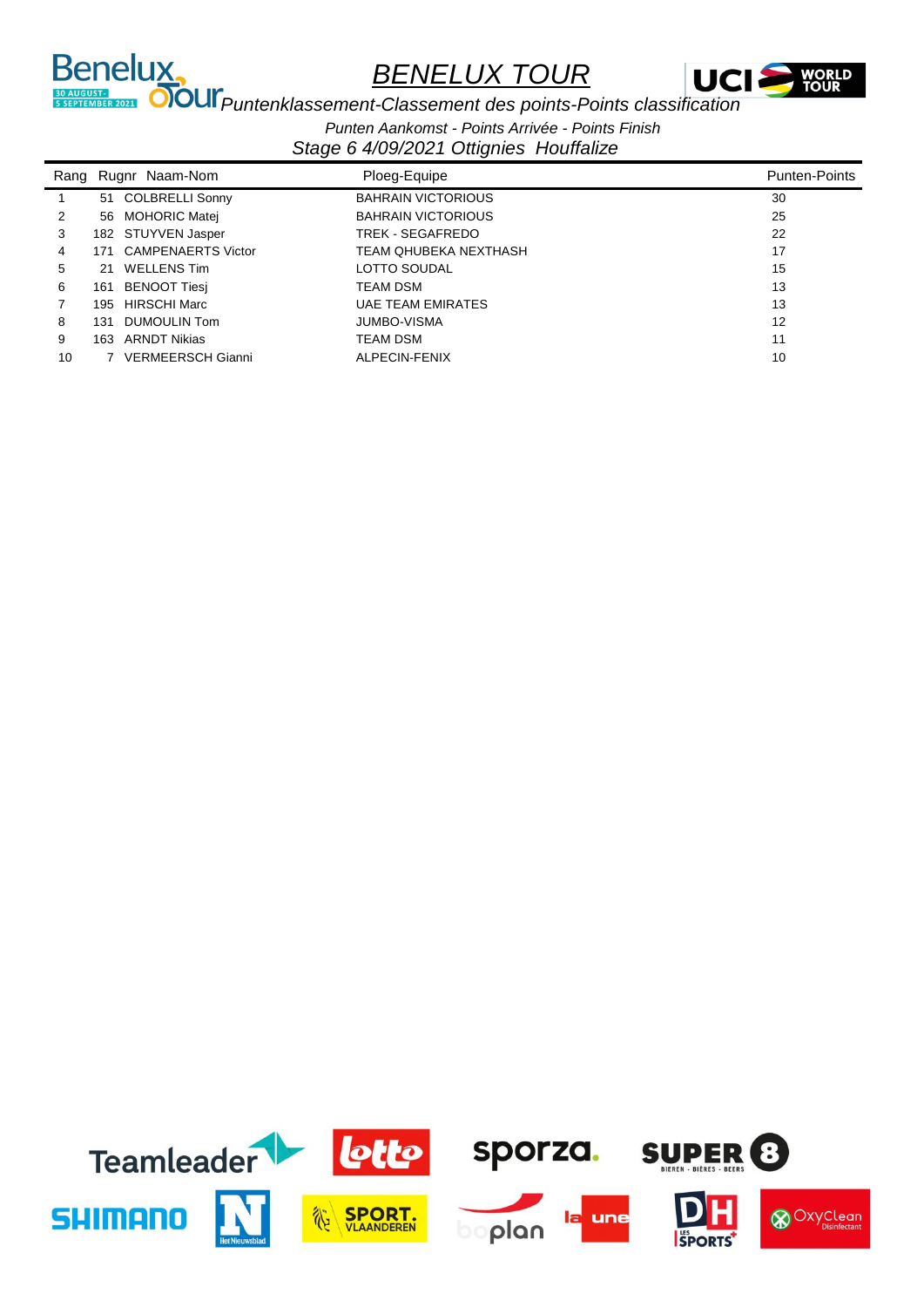



# *Algemeen puntenklassement - Classement général aux points - General Points Classification*

|              |     | Rang Rugnr Naam-Nom              | Ploeg-Equipe                           | <b>Punten-Points</b> |
|--------------|-----|----------------------------------|----------------------------------------|----------------------|
| $\mathbf{1}$ |     | 1 MERLIER Tim                    | ALPECIN-FENIX                          | 75                   |
| 2            |     | 116 VAN POPPEL Danny             | INTERMARCHÉ - WANTY - GOBERT MATÉRIAUX | 73                   |
| 3            |     | 51 COLBRELLI Sonny               | <b>BAHRAIN VICTORIOUS</b>              | 55                   |
| 4            |     | 61 SAGAN Peter                   | <b>BORA - HANSGROHE</b>                | 53                   |
| 5            |     | 53 BAUHAUS Phil                  | <b>BAHRAIN VICTORIOUS</b>              | 53                   |
| 6            | 71  | <b>LAPORTE Christophe</b>        | <b>COFIDIS</b>                         | 49                   |
| 7            |     | 177 WALSCHEID Maximilian Richard | TEAM QHUBEKA NEXTHASH                  | 42                   |
| 8            |     | 22 EWAN Caleb                    | LOTTO SOUDAL                           | 41                   |
| 9            |     | 182 STUYVEN Jasper               | <b>TREK - SEGAFREDO</b>                | 39                   |
| 10           |     | 56 MOHORIC Matej                 | <b>BAHRAIN VICTORIOUS</b>              | 37                   |
| 11           |     | 83 BISSEGGER Stefan              | EF EDUCATION - NIPPO                   | 30                   |
| 12           |     | 171 CAMPENAERTS Victor           | TEAM QHUBEKA NEXTHASH                  | 29                   |
| 13           |     | 131 DUMOULIN Tom                 | <b>JUMBO-VISMA</b>                     | 27                   |
| 14           |     | 144 JØRGENSEN Mathias            | <b>MOVISTAR TEAM</b>                   | 25                   |
| 15           |     | 133 AFFINI Edoardo               | JUMBO-VISMA                            | 25                   |
| 16           |     | 136 TEUNISSEN Mike               | <b>JUMBO-VISMA</b>                     | 24                   |
| 17           | 91  | <b>KÜNG Stefan</b>               | <b>GROUPAMA - FDJ</b>                  | 22                   |
| 18           |     | 153 DURBRIDGE Luke               | <b>TEAM BIKEEXCHANGE</b>               | 22                   |
| 19           |     | 14 HODEG CHAGUI Alvaro Jose      | DECEUNINCK - QUICK-STEP                | 22                   |
| 20           |     | 12 ASGREEN Kasper                | DECEUNINCK - QUICK-STEP                | 19                   |
| 21           |     | 43 BATTISTELLA Samuele           | <b>ASTANA - PREMIER TECH</b>           | 19                   |
| 22           |     | 217 WILLEMS Thimo                | SPORT VLAANDEREN - BALOISE             | 17                   |
| 23           |     | 21 WELLENS Tim                   | LOTTO SOUDAL                           | 15                   |
| 24           | 161 | <b>BENOOT Tiesi</b>              | <b>TEAM DSM</b>                        | 13                   |
| 25           | 195 | <b>HIRSCHI Marc</b>              | <b>UAE TEAM EMIRATES</b>               | 13                   |
| 26           |     | 202 ANIOLKOWSKI Stanislaw        | <b>BINGOAL PAUWELS SAUCES WB</b>       | $12 \overline{ }$    |
| 27           |     | 163 ARNDT Nikias                 | <b>TEAM DSM</b>                        | 11                   |
| 28           |     | 132 GROENEWEGEN Dylan            | JUMBO-VISMA                            | 11                   |
| 29           |     | 7 VERMEERSCH Gianni              | ALPECIN-FENIX                          | 10                   |
| 30           |     | 194 MCNULTY Brandon              | <b>UAE TEAM EMIRATES</b>               | 10                   |
| 31           |     | 32 NAESEN Oliver                 | <b>AG2R CITROEN TEAM</b>               | 10                   |
| 32           |     | 94 LIENHARD Fabian               | <b>GROUPAMA - FDJ</b>                  | 10                   |

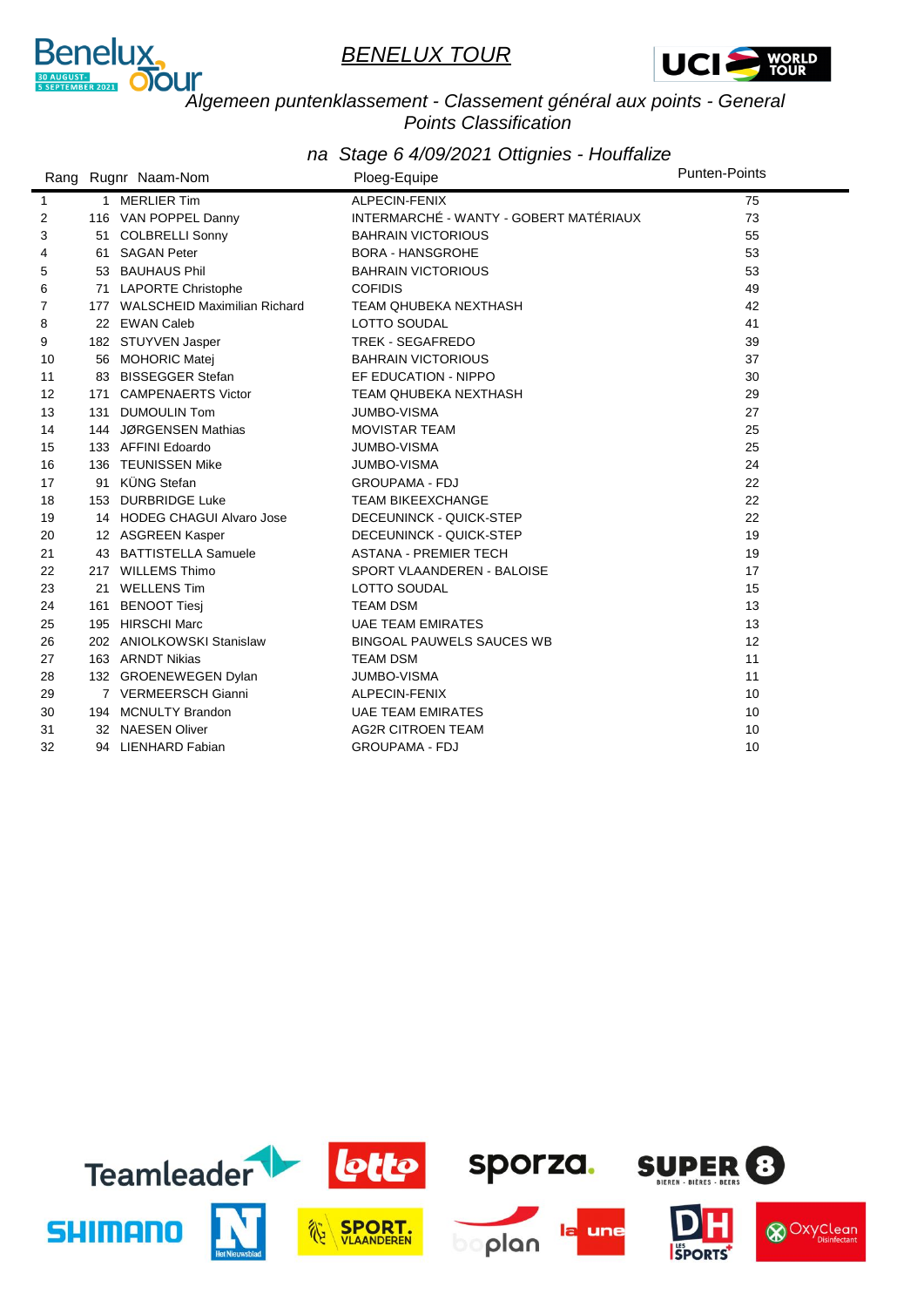



#### *Stage 6 4/09/2021 Ottignies Houffalize GOUDEN KM Sprinten*

| Rank Nr |    | Name                      | Team                      | <b>Bonification</b> |
|---------|----|---------------------------|---------------------------|---------------------|
|         |    | <b>Gouden Km Sprint 1</b> |                           |                     |
|         |    | 51 COLBRELLI Sonny        | <b>BAHRAIN VICTORIOUS</b> | 0.00.03             |
| 2       | 56 | <b>MOHORIC Matej</b>      | <b>BAHRAIN VICTORIOUS</b> | 0:00:02             |
| 3       | 21 | <b>WELLENS Tim</b>        | <b>LOTTO SOUDAL</b>       | 0:00:01             |
|         |    | <b>Gouden Km Sprint 2</b> |                           |                     |
|         |    | 51 COLBRELLI Sonny        | <b>BAHRAIN VICTORIOUS</b> | 0:00:03             |
| 2       |    | 56 MOHORIC Matei          | <b>BAHRAIN VICTORIOUS</b> | 0:00:02             |
| 3       | 21 | <b>WELLENS Tim</b>        | <b>LOTTO SOUDAL</b>       | 0:00:01             |
|         |    | <b>Gouden Km Sprint 3</b> |                           |                     |
|         |    | 51 COLBRELLI Sonny        | <b>BAHRAIN VICTORIOUS</b> | 0:00:03             |
| 2       | 56 | <b>MOHORIC Matei</b>      | <b>BAHRAIN VICTORIOUS</b> | 0:00:02             |
| 3       | 21 | <b>WELLENS Tim</b>        | <b>LOTTO SOUDAL</b>       | 0:00:01             |

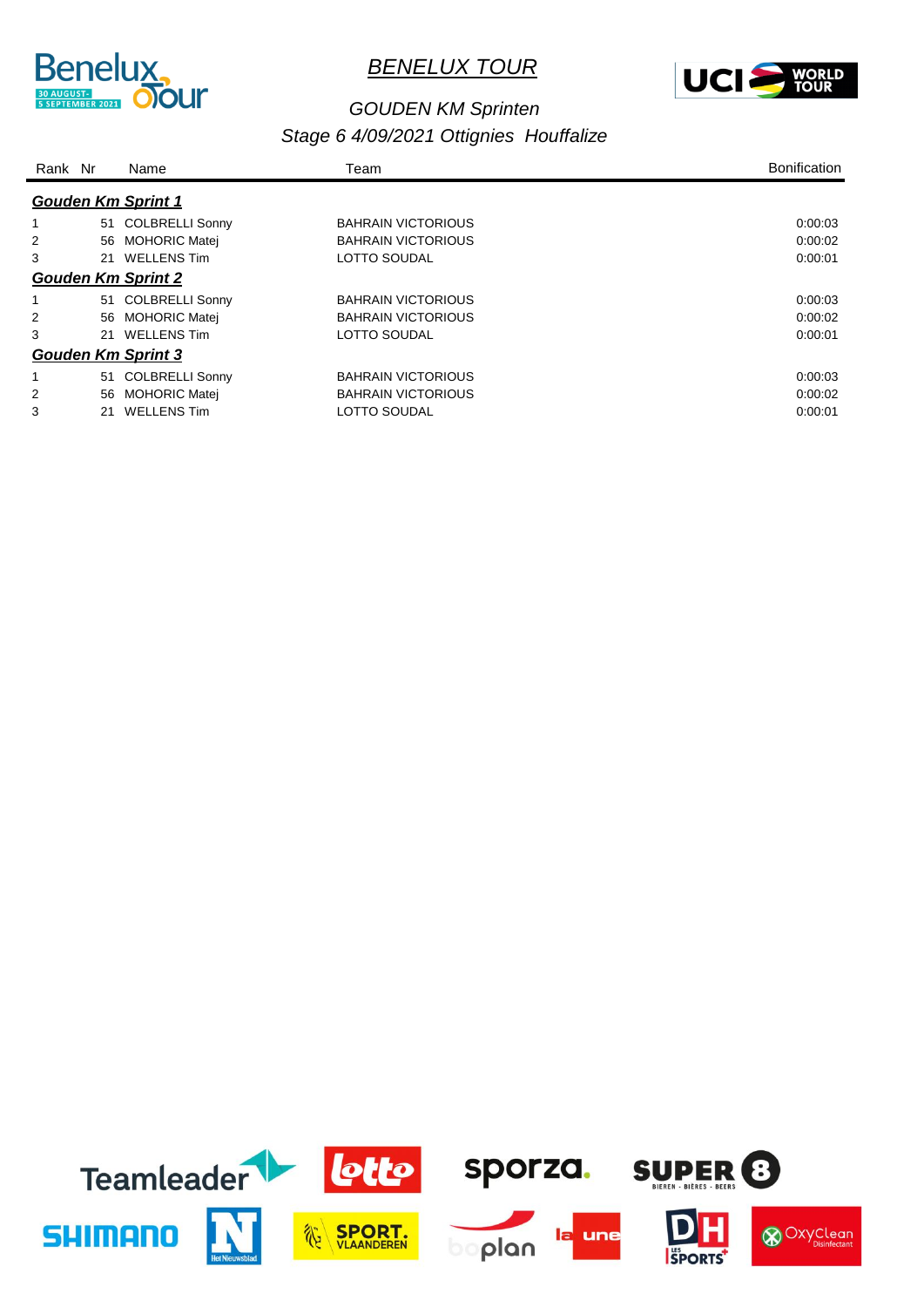



#### *Stage 6 4/09/2021 Ottignies Houffalize SUPER 8 Sprinten dag*

| Rank Nr                 |                         | Name                      | Team                      | Points |  |  |  |  |
|-------------------------|-------------------------|---------------------------|---------------------------|--------|--|--|--|--|
| <b>Super 8 Sprint 1</b> |                         |                           |                           |        |  |  |  |  |
|                         |                         | 101 THOMAS Geraint        | <b>INEOS GRENADIERS</b>   | 11     |  |  |  |  |
| 2                       |                         | 195 HIRSCHI Marc          | <b>UAE TEAM EMIRATES</b>  | 8      |  |  |  |  |
| 3                       |                         | 12 ASGREEN Kasper         | DECEUNINCK - QUICK-STEP   | 6      |  |  |  |  |
| 4                       |                         | 131 DUMOULIN Tom          | <b>JUMBO-VISMA</b>        | 4      |  |  |  |  |
| 5                       |                         | 56 MOHORIC Matei          | <b>BAHRAIN VICTORIOUS</b> | 2      |  |  |  |  |
|                         | <b>Super 8 Sprint 2</b> |                           |                           |        |  |  |  |  |
|                         |                         | 56 MOHORIC Matei          | <b>BAHRAIN VICTORIOUS</b> | 10     |  |  |  |  |
| 2                       |                         | 51 COLBRELLI Sonny        | <b>BAHRAIN VICTORIOUS</b> | 8      |  |  |  |  |
| 3                       | 195                     | <b>HIRSCHI Marc</b>       | <b>UAE TEAM EMIRATES</b>  | 6      |  |  |  |  |
| 4                       | 131                     | <b>DUMOULIN Tom</b>       | <b>JUMBO-VISMA</b>        | 4      |  |  |  |  |
| 5                       | 171                     | <b>CAMPENAERTS Victor</b> | TEAM QHUBEKA NEXTHASH     | 2      |  |  |  |  |

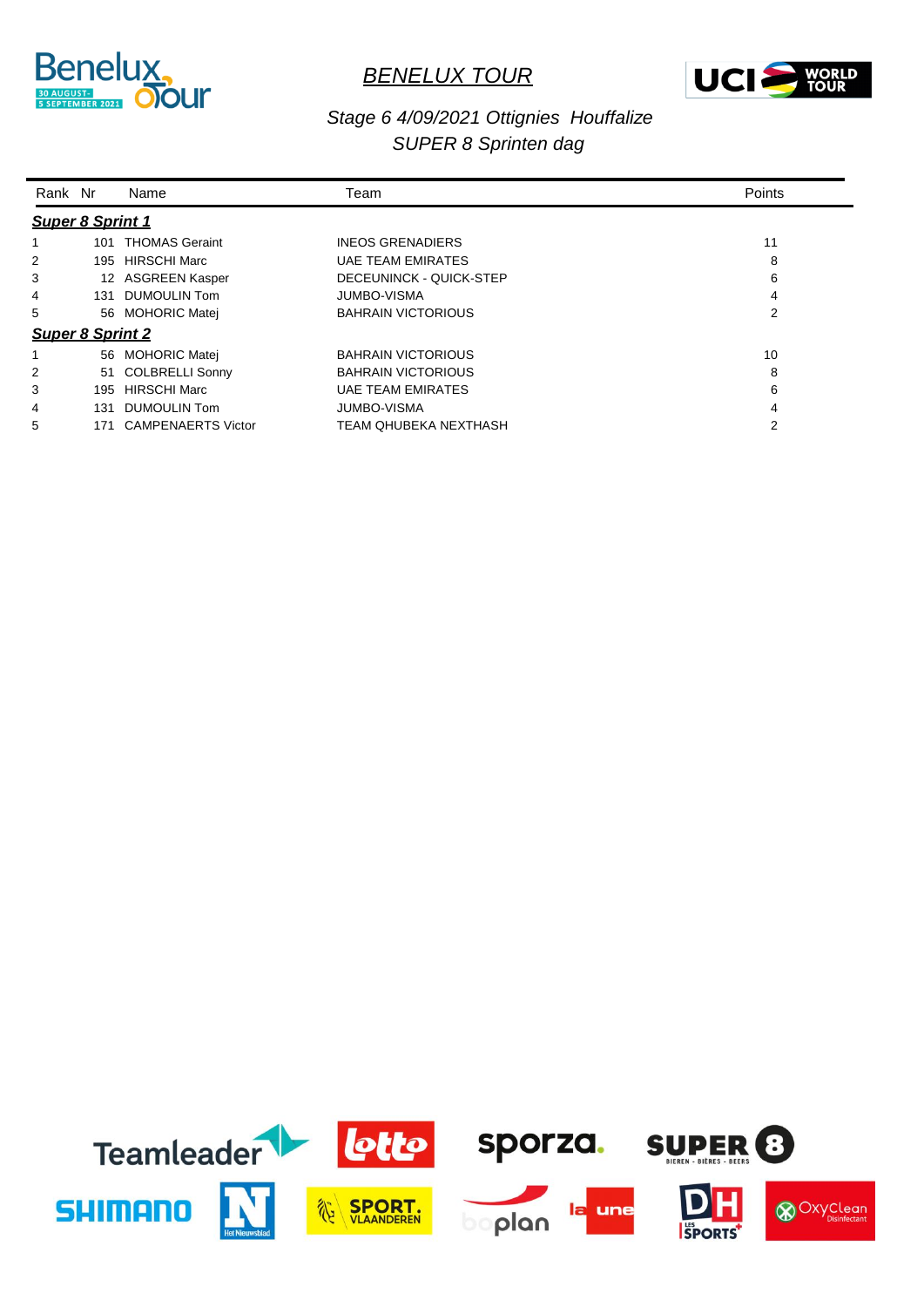



#### *Algemeen Klassement SUPER 8- Classement géneral SUPER 8- General SUPER 8 Classification*

| Rank Nr |     | Name                       | Team                             | Points         |  |
|---------|-----|----------------------------|----------------------------------|----------------|--|
| 1       |     | 203 LIVYNS Arjen           | <b>BINGOAL PAUWELS SAUCES WB</b> | 56             |  |
| 2       |     | 153 DURBRIDGE Luke         | <b>TEAM BIKEEXCHANGE</b>         | 35             |  |
| 3       | 217 | <b>WILLEMS Thimo</b>       | SPORT VLAANDEREN - BALOISE       | 32             |  |
| 4       |     | 213 SPRENGERS Thomas       | SPORT VLAANDEREN - BALOISE       | 27             |  |
| 5       | 151 | <b>BAUER Jack</b>          | <b>TEAM BIKEEXCHANGE</b>         | 20             |  |
| 6       | 45  | <b>HOULE Hugo</b>          | <b>ASTANA - PREMIER TECH</b>     | 20             |  |
|         | 166 | <b>PEDERSEN Casper</b>     | <b>TEAM DSM</b>                  | 20             |  |
| 8       |     | 195 HIRSCHI Marc           | <b>UAE TEAM EMIRATES</b>         | 14             |  |
| 9       | 43  | <b>BATTISTELLA Samuele</b> | <b>ASTANA - PREMIER TECH</b>     | 14             |  |
| 10      | 56  | <b>MOHORIC Matei</b>       | <b>BAHRAIN VICTORIOUS</b>        | 12             |  |
| 11      | 101 | <b>THOMAS Geraint</b>      | <b>INEOS GRENADIERS</b>          | 11             |  |
| 12      | 144 | <b>JØRGENSEN Mathias</b>   | <b>MOVISTAR TEAM</b>             | 10             |  |
| 13      |     | 206 ROBEET Ludovic         | <b>BINGOAL PAUWELS SAUCES WB</b> | 9              |  |
| 14      | 51  | <b>COLBRELLI Sonny</b>     | <b>BAHRAIN VICTORIOUS</b>        | 8              |  |
| 15      | 131 | <b>DUMOULIN Tom</b>        | <b>JUMBO-VISMA</b>               | 8              |  |
| 16      |     | 12 ASGREEN Kasper          | DECEUNINCK - QUICK-STEP          | 6              |  |
| 17      |     | 122 BOIVIN Guillaume       | <b>ISRAEL START-UP NATION</b>    | 6              |  |
| 18      |     | 182 STUYVEN Jasper         | TREK - SEGAFREDO                 | 4              |  |
| 19      | 171 | <b>CAMPENAERTS Victor</b>  | TEAM QHUBEKA NEXTHASH            | $\overline{2}$ |  |
| 20      |     | 183 QUARTERMAN Charles     | TREK - SEGAFREDO                 | $\overline{2}$ |  |
| 21      |     | 64 BODNAR Maciej           | <b>BORA - HANSGROHE</b>          | 2              |  |
| 22      | 25  | DE GENDT Thomas            | LOTTO SOUDAL                     | $\overline{2}$ |  |

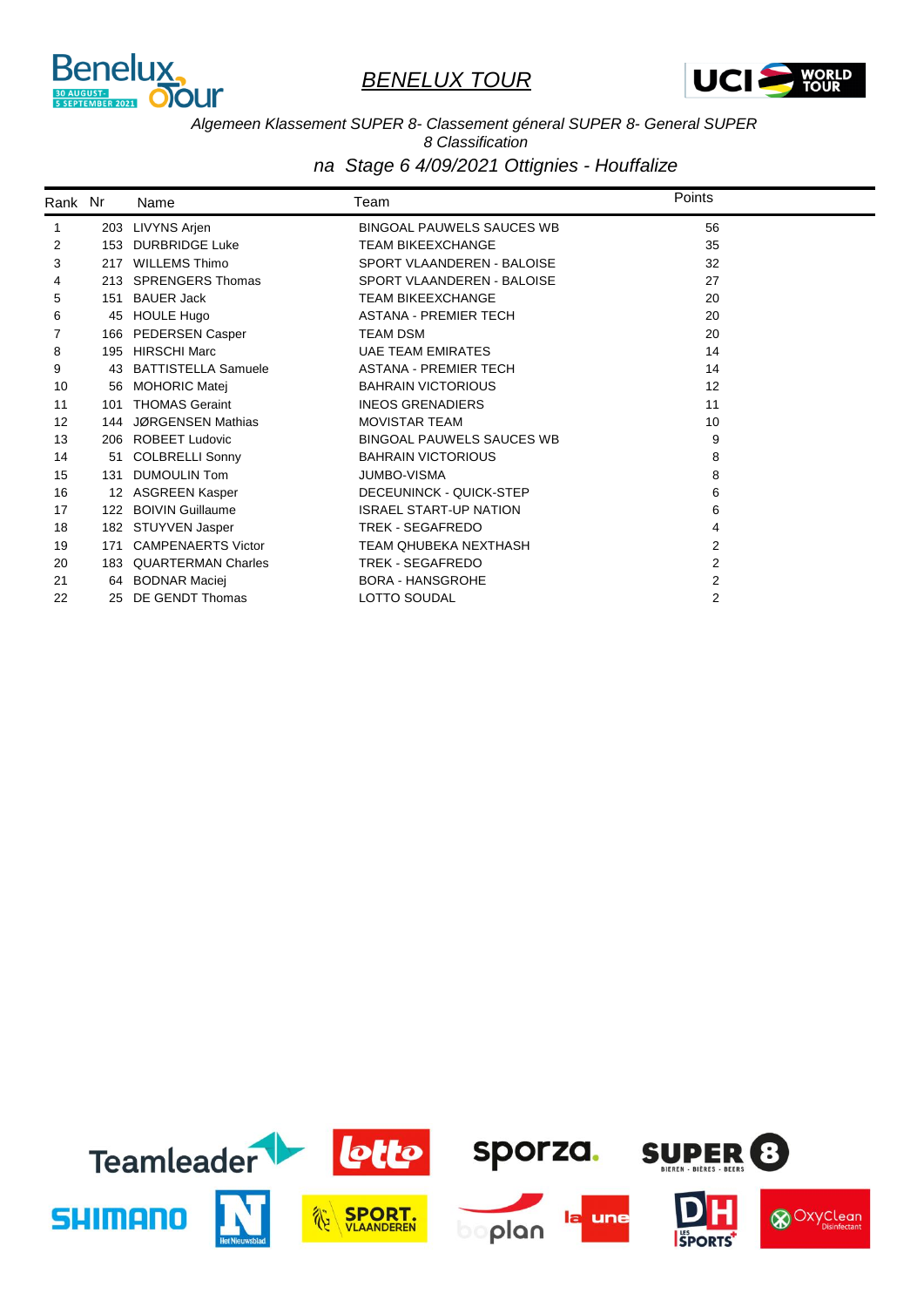

*Opgaves - Abandons - DNF*



| Rugnr                            | Naam-Nom                       |            | Ploeg-Equipe   |                            |  |
|----------------------------------|--------------------------------|------------|----------------|----------------------------|--|
| DNS - Niet gestart - Non partant |                                |            |                |                            |  |
| 192                              | <b>GAVIRIA RENDON Fernando</b> | COL        | 100 086 568 28 | <b>UAE TEAM EMIRATES</b>   |  |
|                                  | DNF - Opgave - Abandon         |            |                |                            |  |
| 145                              | MAS BONET Luis Guillermo       | <b>ESP</b> | 100 055 122 10 | <b>MOVISTAR TEAM</b>       |  |
| 152                              | <b>BEWLEY Samuel</b>           | NZL        | 100 044 047 90 | <b>TEAM BIKEEXCHANGE</b>   |  |
| 162                              | <b>KRAGH ANDERSEN Søren</b>    | <b>DEN</b> | 100 461 093 36 | TEAM DSM                   |  |
| 173                              | <b>HANSEN Lasse Norman</b>     | <b>DEN</b> | 100 068 833 44 | TEAM OHUBEKA NEXTHASH      |  |
| 181                              | PEDERSEN Mads                  | <b>DEN</b> | 100 086 895 64 | TREK - SEGAFREDO           |  |
| 207                              | DE BIE Sean                    | <b>BEL</b> | 100 062 428 41 | BINGOAL PAUWELS SAUCES WB  |  |
| 211                              | <b>HERREGODTS Rune</b>         | BEL        | 100 152 815 24 | SPORT VLAANDEREN - BALOISE |  |

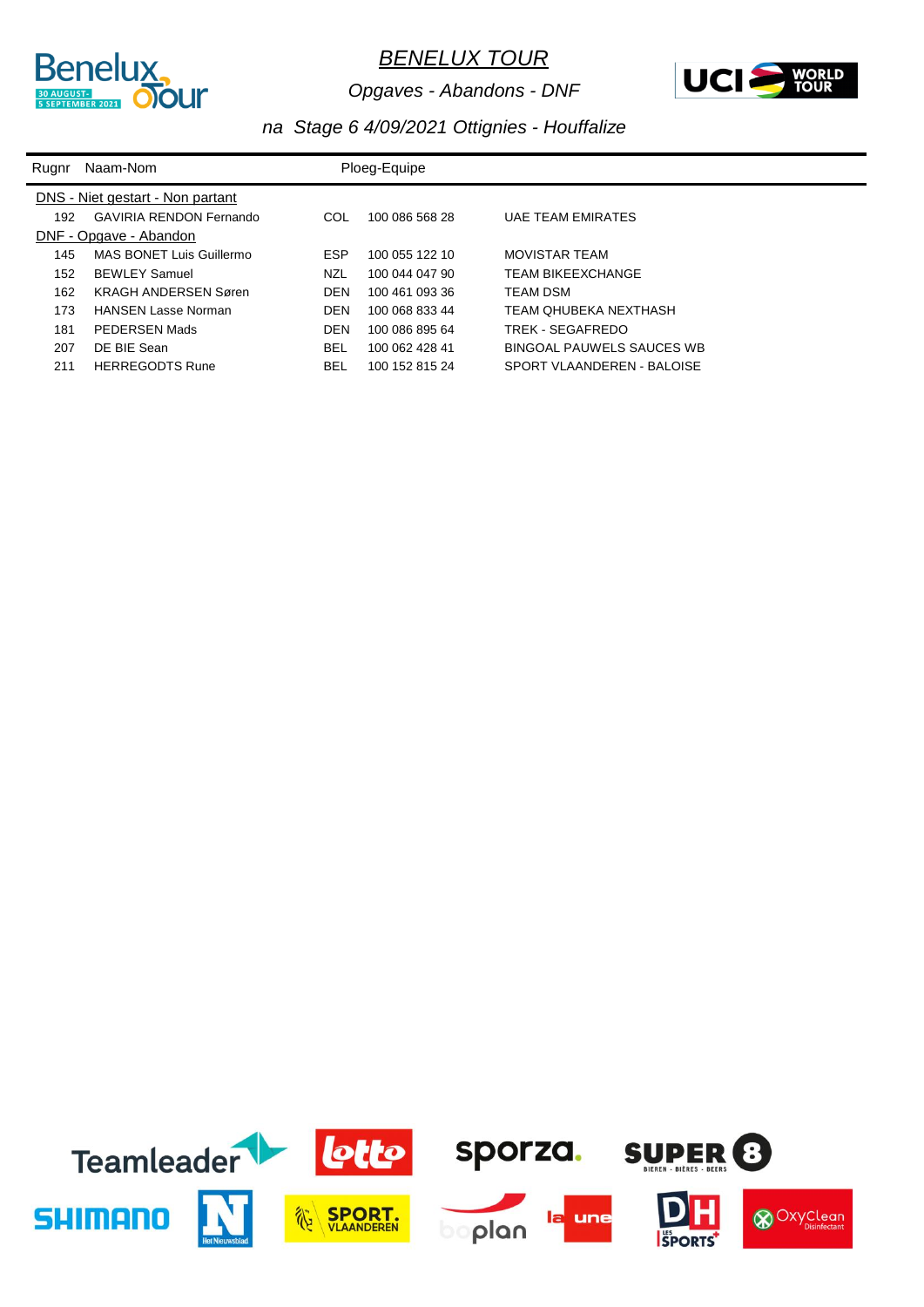



*Dragers Truien - Porteurs des maillots*

| Algemeen Individueel Klassement / Leider - Benelux blauwe trui          |                           |  |
|-------------------------------------------------------------------------|---------------------------|--|
| 51 COLBRELLI Sonny                                                      | <b>BAHRAIN VICTORIOUS</b> |  |
| Algemeen Individueel Klassement / Drager - Benelux blauwe trui          |                           |  |
| 51 COLBRELLI Sonny                                                      | <b>BAHRAIN VICTORIOUS</b> |  |
| Algemeen Individueel Puntenklassement / Leider - Teamleader groene trui |                           |  |
| MERLIER Tim<br>1                                                        | ALPECIN-FENIX             |  |
| Algemeen Individueel Puntenklassement / Drager - Teamleader groene trui |                           |  |
| 1 MERLIER Tim                                                           | ALPECIN-FENIX             |  |
| Algemene rangschikking Strijdlustpunten / Leider - Super 8 Beige Trui   |                           |  |
| 203 LIVYNS Arjen                                                        | BINGOAL PAUWELS SAUCES WB |  |
| Algemene rangschikking Strijdlustpunten / Drager - Super 8 Beige Trui   |                           |  |
| 203 LIVYNS Arjen                                                        | BINGOAL PAUWELS SAUCES WB |  |

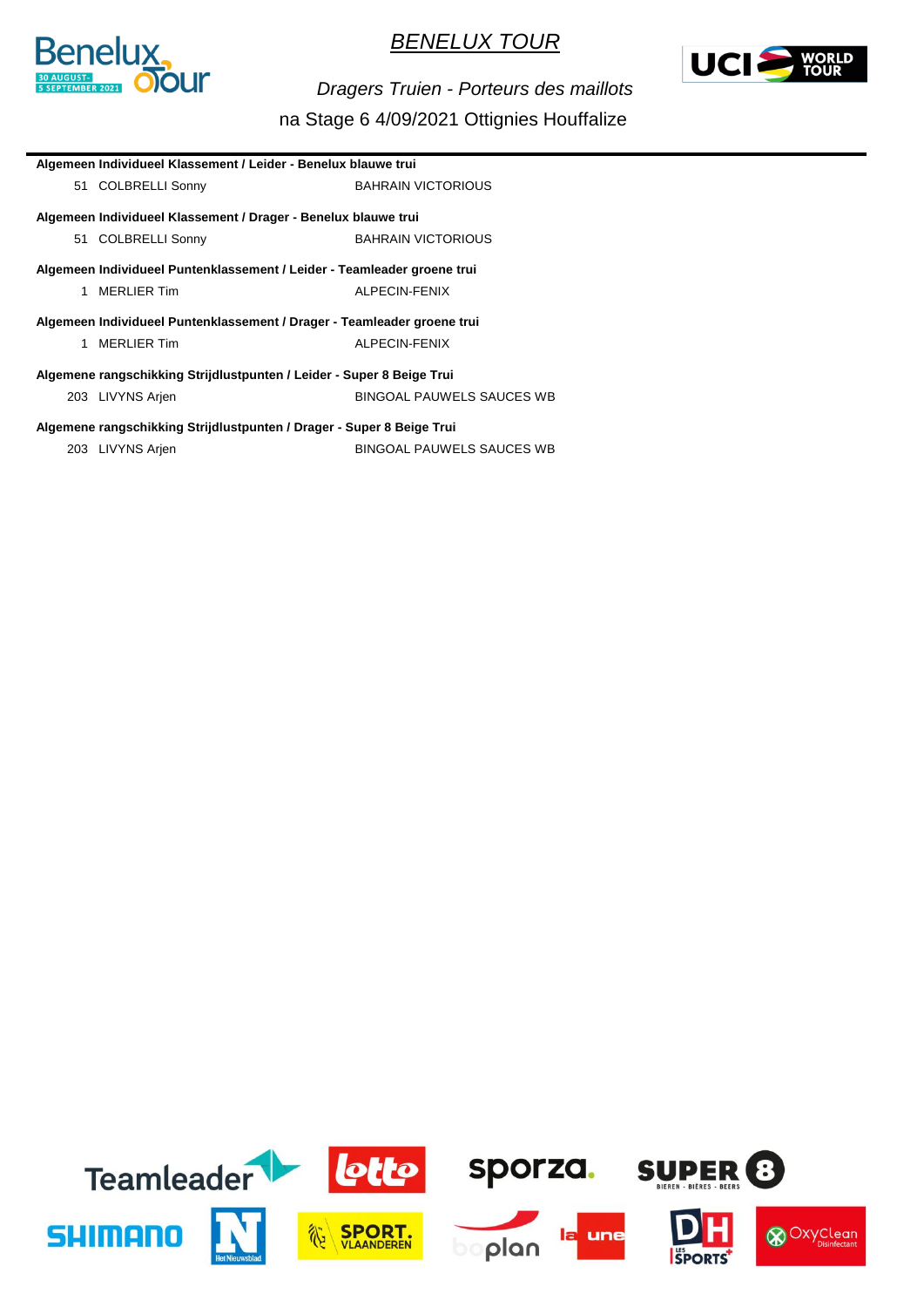



*Volgorde ploegwagens - Ordre de marche des voitures des équipes - Order of Team Cars na Stage 6 4/09/2021 Ottignies Houffalize*

- 1 BAHRAIN VICTORIOUS
- 2 TEAM QHUBEKA NEXTHASH
- 3 GROUPAMA FDJ
- 4 TEAM BIKEEXCHANGE
- 5 LOTTO SOUDAL
- 6 TREK SEGAFREDO
- 7 TEAM DSM Rang 1ste renner: The renewall behavior of the renewall behavior of the renewall behavior of the render:
- 8 JUMBO-VISMA
- 9 DECEUNINCK QUICK-STEP
- 10 EF EDUCATION NIPPO
- 11 ALPECIN-FENIX
- 12 UAE TEAM EMIRATES
- 13 INEOS GRENADIERS
- 14 ISRAEL START-UP NATION
- 15 BORA HANSGROHE
- 16 INTERMARCHÉ WANTY GOBERT MATÉRIAUX
- 17 COFIDIS Range 19 November 1998 and 1999 and 1999 and 1999 and 1999 and 1999 and 1999 and 1999 and 1999 and
- 18 SPORT VLAANDEREN BALOISE
- 19 AG2R CITROEN TEAM
- 20 MOVISTAR TEAM
- 21 ASTANA PREMIER TECH
- 22 BINGOAL PAUWELS SAUCES WB

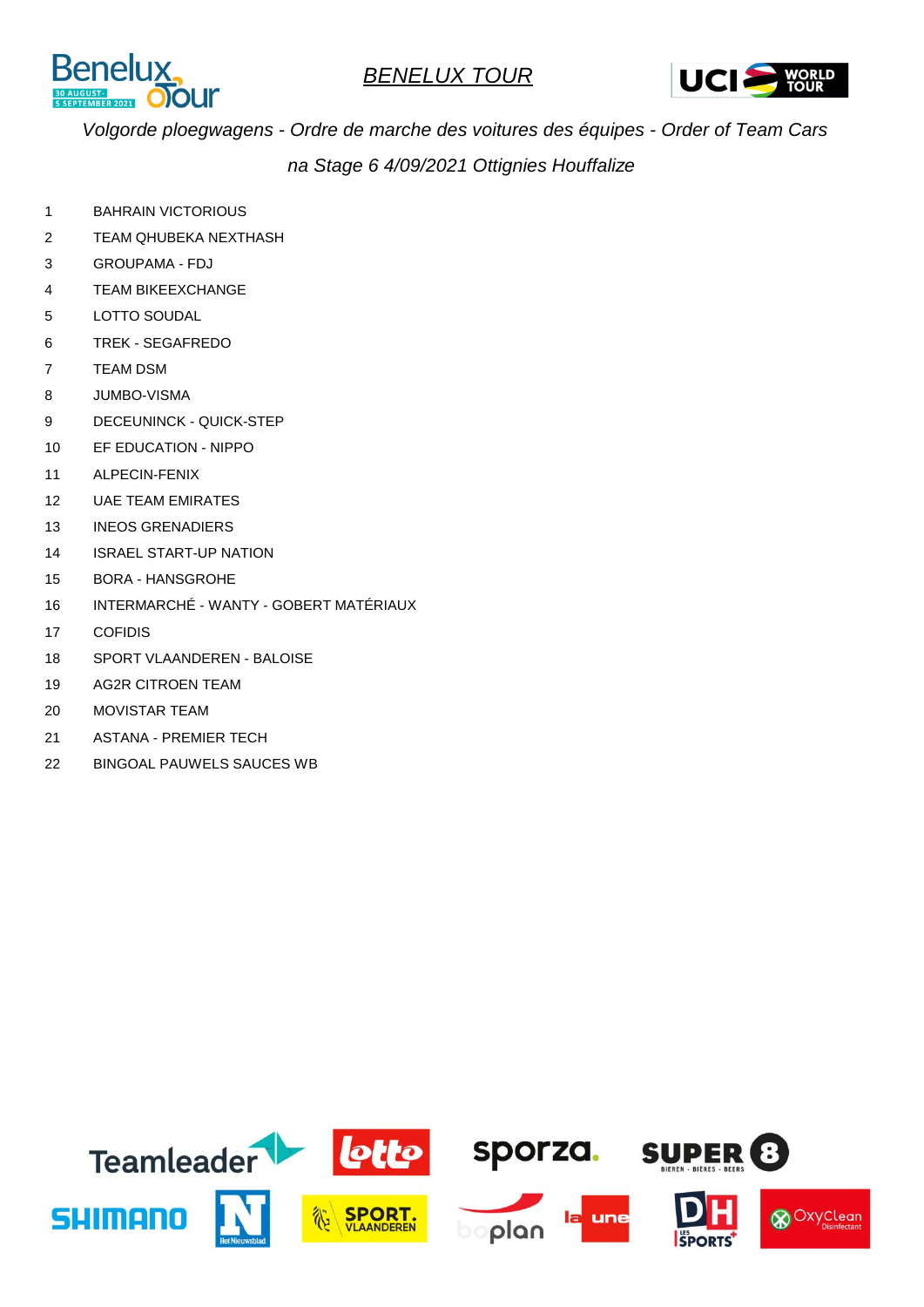

#### *Alg. Klassement op rugnummer / Classement General sur dossard / General Classification on number*

*Stage 7 5/09/2021 Namur - Geraardsbergen*



|                | <b>ALPECIN-FENIX</b>                           | <b>BEL</b>                         | <b>BORA - HANSGROHE</b>                                    | <b>GER</b>                         | <b>ISRAEL START-UP NATION</b>                  | <b>ISR</b>                         | <b>TREK - SEGAFREDO</b>            | <b>USA</b>                         |
|----------------|------------------------------------------------|------------------------------------|------------------------------------------------------------|------------------------------------|------------------------------------------------|------------------------------------|------------------------------------|------------------------------------|
|                | <b>MERLIER Tim</b>                             | 0054 op 0:17:04                    | 61 SAGAN Peter                                             | 0055 op 0:17:21                    | 121 BIERMANS Jenthe                            | 0038 op 0:08:55                    |                                    |                                    |
| $\overline{2}$ | DE BONDT Dries                                 | 0090 op 0:27:18                    | <b>INFORMATION WELL</b>                                    |                                    | 122 BOIVIN Guillaume                           | 0039 op 0:08:59                    | 182 STUYVEN Jasper                 | 0007 op 0:01:16                    |
| 3              | <b>LEYSEN Senne</b>                            | 0080 op 0:25:07                    | <b>BASKA Erik</b><br>63                                    | 0127 op 0:37:52                    | 123<br>VAHTRA Norman                           | 0084 op 0:26:20                    | 183 QUARTERMAN Charles             | 0118 op 0:33:41                    |
| $\mathbf{A}$   | <b>RICKAERT Jonas</b>                          | 0061 op 0:18:20                    | <b>BODNAR Maciei</b><br>64                                 | 0121 op 0:34:30                    | SCHMIDT Mads Würtz<br>124                      | 0017 op 0:02:44                    | <b>MOSCHETTI Matteo</b><br>184     | 0129 op 0:51:47                    |
| 5              | <b>RIESEBEEK Oscar</b>                         | 0021 op 0:04:37                    | 65<br><b>OSS Daniel</b>                                    | 0093 op 0:28:16                    | 125<br><b>RENARD Alexis</b>                    | 0041 op 0:09:18                    | 185 MULLEN Rvan                    | 0098 op 0:28:51                    |
| $\epsilon$     | VAKOČ Petr                                     | 0068 op 0:19:38                    | 66<br>PÖSTLBERGER Lukas                                    | 0019 op 0:02:56                    | 126<br><b>SAGIV Guv</b>                        | 0125 op 0:35:25                    | 186 SKUJINS Toms                   | 0029 op 0:07:43                    |
| $\overline{7}$ | <b>VERMEERSCH Gianni</b>                       | 0014 op 0:02:13                    | SAGAN Jurai<br>67                                          | 0104 op 0:30:15                    | 127 VAN ASBROECK Tom                           | 0020 op 0:04:19                    | 187 THEUNS Edward                  | 0033 op 0:08:35                    |
|                |                                                |                                    |                                                            |                                    |                                                |                                    |                                    |                                    |
|                | <b>DECEUNINCK - QUICK-STEP</b>                 | <b>BEL</b>                         | <b>COFIDIS</b>                                             | <b>FRA</b>                         | JUMBO-VISMA                                    | <b>NED</b>                         | <b>UAE TEAM EMIRATES</b>           | <b>UAE</b>                         |
|                |                                                |                                    | <b>LAPORTE Christophe</b><br>71                            | 0025 op 0:06:47                    | 131 DUMOULIN Tom                               | 0012 op 0:01:47                    | 191 FISHER-BLACK Finn              | 0102 op 0:29:38                    |
| 12<br>13       | <b>ASGREEN Kasper</b><br><b>DEVENYNS Dries</b> | 0010 op 0:01:42<br>0096 op 0:28:33 | <b>BOHLI Tom</b><br>72<br><b>DRUCKER Jean-Pierre</b><br>73 | 0085 op 0:26:27<br>0094 op 0:28:25 | 132 GROENEWEGEN Dylan<br>133<br>AFFINI Edoardo | 0078 op 0:24:25                    | 193 BJERG Mikkel                   |                                    |
| 14             | <b>HODEG CHAGUI Alvaro Jose</b>                |                                    |                                                            |                                    | 134 KOOIJ Olav                                 | 0088 op 0:26:53<br>0065 op 0:18:53 | 194 MCNULTY Brandon                | 0031 op 0:08:14<br>0027 op 0:07:05 |
| 15             | <b>KEISSE Ilio</b>                             | 0076 op 0:23:44                    | 75 SAJNOK Szvmon                                           | 0087 op 0:26:32                    | <b>ROOSEN Timo</b><br>135                      |                                    | 195 HIRSCHI Marc                   |                                    |
| 16             | MØRKØV Michael                                 | 0124 op 0:34:43<br>0044 op 0:11:55 | <b>VIVIANI Attilio</b><br>76                               | 0107 op 0:30:49                    | <b>TEUNISSEN Mike</b><br>136                   | 0032 op 0:08:26<br>0009 op 0:01:40 | <b>LAENGEN Vegard Stake</b><br>196 | 0015 op 0:02:20<br>0126 op 0:35:28 |
| 17             | <b>STEELS Stiin</b>                            | 0114 op 0:32:28                    | 77<br>VIVIANI Elia                                         | 0081 op 0:25:27                    | 137 VAN EMDEN Jos                              | 0086 op 0:26:31                    | 197 RICHEZE Maximiliano Ariel      | 0101 op 0:29:20                    |
|                |                                                |                                    |                                                            |                                    |                                                |                                    |                                    |                                    |
|                | <b>LOTTO SOUDAL</b>                            | <b>BEL</b>                         | EF EDUCATION - NIPPO                                       | <b>USA</b>                         | <b>MOVISTAR TEAM</b>                           | <b>ESP</b>                         | <b>BINGOAL PAUWELS SAUCES WB</b>   | <b>BEL</b>                         |
| 21             | <b>WELLENS Tim</b>                             | 0006 op 0:01:09                    | ARROYAVE CAÑAS Daniel<br>81                                | 0115 op 0:32:33                    | 141 CARRETERO Hector                           | 0079 op 0:24:25                    | 201 DUPONT Timothy                 | 0083 op 0:26:09                    |
| 22             | <b>EWAN Caleb</b>                              | 0103 op 0:29:43                    | <b>BEPPU Fumivuki</b><br>82                                | 0130 op 0:53:57                    | 142 GARCIA CORTINA Ivan                        | 0067 op 0:19:23                    | 202 ANIOLKOWSKI Stanislaw          | 0060 op 0:18:14                    |
| 23             | <b>GILBERT Philippe</b>                        | 0024 op 0:06:19                    | <b>BISSEGGER Stefan</b><br>83                              | 0069 op 0:19:44                    | 143 VILLELLA Davide                            | 0050 op 0:16:02                    | 203 LIVYNS Arien                   | 0100 op 0:29:16                    |
| 24             | DE BUYST Jasper                                | 0111 op 0:31:49                    |                                                            |                                    | 144 JØRGENSEN Mathias                          | 0042 op 0:10:13                    | <b>MENTEN Milan</b><br>204         | 0062 op 0:18:21                    |
| 25             | DE GENDT Thomas                                | 0128 op 0:41:09                    | <b>LANGEVELD Sebastian</b><br>85                           | 0070 op 0:19:56                    | <b>THU INICIO DONE LEUIS OU</b>                | າວວວ ບ                             | 205 REX Laurenz                    | 0075 op 0:23:23                    |
| 26             | <b>KLUGE Roger</b>                             | 0089 op 0:27:11                    | 86<br>OWEN Logan                                           | 0013 op 0:02:11                    | <b>140 INIOIVA VEDIVI OCDASH</b>               | ລວວວ ບບ                            | 206 ROBEET Ludovic                 | 0117 op 0:33:01                    |
| 27             | VAN DER SANDE Tosh                             | 0030 op 0:07:50                    | VAN DEN BERG Julius<br>87                                  | 0099 op 0:29:01                    | <b>TURRED DARULLU /</b>                        | 1999 L                             | ZUI DL DIL OCA                     | iaaa Op                            |
|                |                                                |                                    |                                                            |                                    |                                                |                                    |                                    |                                    |
|                | <b>AG2R CITROEN TEAM</b>                       | <b>FRA</b>                         | <b>GROUPAMA - FDJ</b>                                      | <b>FRA</b>                         | <b>TEAM BIKEEXCHANGE</b>                       | <b>AUS</b>                         | <b>SPORT VLAANDEREN - BALOISE</b>  | <b>BEL</b>                         |
| 31             | VAN AVERMAET Grea                              | 0036 op 0:08:46                    | KÜNG Stefan<br>91                                          | 0004 op 0:01:07                    | 151 BAUER Jack                                 | 0026 op 0:06:52                    |                                    |                                    |
| 32             | <b>NAESEN Oliver</b>                           | 0047 op 0:15:09                    | <b>DUCHESNE Antoine</b><br>92                              | 0095 op 0:28:31                    | <b>IVA DEVILL I VAL</b>                        |                                    | 212 MARIT Arne                     | 0091 op 0:27:38                    |
|                | DO VAL JUICE                                   |                                    | <b>VALTER Attila</b><br>93                                 | 0066 op 0:19:10                    | 153 DURBRIDGE Luke                             | 0005 op 0:01:09                    | 213 SPRENGERS Thomas               | 0053 op 0:16:44                    |
|                | 34 JULLIEN Anthony                             | 0092 op 0:27:55                    | <b>LIENHARD Fabian</b><br>94                               | 0105 op 0:30:26                    |                                                |                                    | 214 VAN ROOY Kenneth               | 0034 op 0:08:35                    |
|                |                                                |                                    | 95<br><b>SCOTSON Miles</b>                                 | 0051 op 0:16:16                    | 155 KONYCHEV Alexander                         | 0071 op 0:21:25                    | ∠io v∧ivin∪o vvalu                 | 9999 UK                            |
| 36             | SCHÄR Michael                                  | 0037 op 0:08:49                    | <b>STEWART Jake</b><br>96                                  | 0048 op 0:15:35                    | 156 PEÁK Barnabás                              | 0082 op 0:26:04                    |                                    |                                    |
| 37             | VAN HOECKE Giis                                | 0063 op 0:18:41                    | 97<br><b>THOMAS Benjamin</b>                               | 0120 op 0:34:05                    | 157 SCOTSON Callum                             | 0110 op 0:31:48                    | 217 WILLEMS Thimo                  | 0109 op 0:31:11                    |
|                | <b>ASTANA - PREMIER TECH</b>                   | KAZ                                | <b>INEOS GRENADIERS</b>                                    | <b>GBR</b>                         | <b>TEAM DSM</b>                                | <b>GER</b>                         |                                    |                                    |
|                | <b>CONTRACTOR</b>                              |                                    | 101 THOMAS Geraint                                         | 0059 op 0:18:05                    | 161 BENOOT Tiesi                               | 0008 op 0:01:33                    |                                    |                                    |
|                |                                                |                                    | 102 HENAO GOMEZ Sebastian                                  | 0077 op 0:23:46                    | <b>102 INVADITARIOLIVOLIV ODI</b>              |                                    |                                    |                                    |
| 43             | <b>BATTISTELLA Samuele</b>                     | 0045 op 0:13:15                    | <b>AMADOR Andrey</b><br>103                                | 0018 op 0:02:55                    | 163 ARNDT Nikias                               | 0011 op 0:01:47                    |                                    |                                    |
| 44             | <b>GRUZDEV Dmitriv</b>                         | 0116 op 0:32:51                    | 104 BASSO Leonardo                                         | 0073 op 0:22:10                    | 164 BOL Cees                                   | 0122 op 0:34:34                    |                                    |                                    |
| 45             | <b>HOULE Hugo</b>                              | 0046 op 0:14:21                    | <b>GOLAS Michal</b><br>105                                 | 0040 op 0:08:59                    | NIEUWENHUIS Joris<br>165                       | 0108 op 0:31:04                    |                                    |                                    |
| 46             | <b>GIDICH Yevgeniv</b>                         | 0113 op 0:32:02                    | 106 MOSCON Gianni                                          | 0016 op 0:02:43                    | <b>PEDERSEN Casper</b><br>166                  | 0056 op 0:17:23                    |                                    |                                    |
| 47             | SOBRERO Matteo                                 | 0057 op 0:17:50                    | 107 SWIFT Ben                                              | 0035 op 0:08:42                    | 167 SÜTTERLIN Jasha                            | 0123 op 0:34:37                    |                                    |                                    |
|                | <b>BAHRAIN VICTORIOUS</b>                      | <b>BRN</b>                         | INTERMARCHÉ - WANTY - GOBERT MATÉRIAUX                     | <b>BEL</b>                         | TEAM QHUBEKA NEXTHASH                          | <b>RSA</b>                         |                                    |                                    |
| 51             | <b>COLBRELLI Sonny</b>                         | 0001 op 0:00:00                    | 111 DE GENDT Aime                                          | 0022 op 0:04:53                    | 171 CAMPENAERTS Victor                         | 0003 op 0:00:53                    |                                    |                                    |
| 52             | <b>WRIGHT Fred</b>                             | 0023 op 0:05:05                    | 112 DE WINTER Ludwig                                       | 0132 op 1:07:11                    | 172 GOGL Michael                               | 0043 op 0:11:48                    |                                    |                                    |
| 53             | <b>BAUHAUS Phil</b>                            | 0119 op 0:33:43                    | 113 PASQUALON Andrea                                       | 0052 op 0:16:27                    | <b>I INVOLTY LASSE IVOI</b>                    |                                    |                                    |                                    |
| 54             | <b>HAUSSLER Heinrich</b>                       | 0064 op 0:18:43                    | <b>VARIALISTICIONY</b>                                     |                                    | 174 NIELSEN Andreas Stokbro                    | 0049 op 0:15:52                    |                                    |                                    |
| 55             | MILAN Jonathan                                 | 0097 op 0:28:50                    | 115 VAN POPPEL Bov                                         | 0074 op 0:22:18                    | JANSE VAN RENSBURG Reinardt<br>175             | 0058 op 0:17:52                    |                                    |                                    |
| 56             | <b>MOHORIC Matei</b>                           | 0002 op 0:00:51                    | 116 VAN POPPEL Danny                                       | 0028 op 0:07:19                    | 176 TANFIELD Harry                             | 0131 op 1:01:13                    |                                    |                                    |

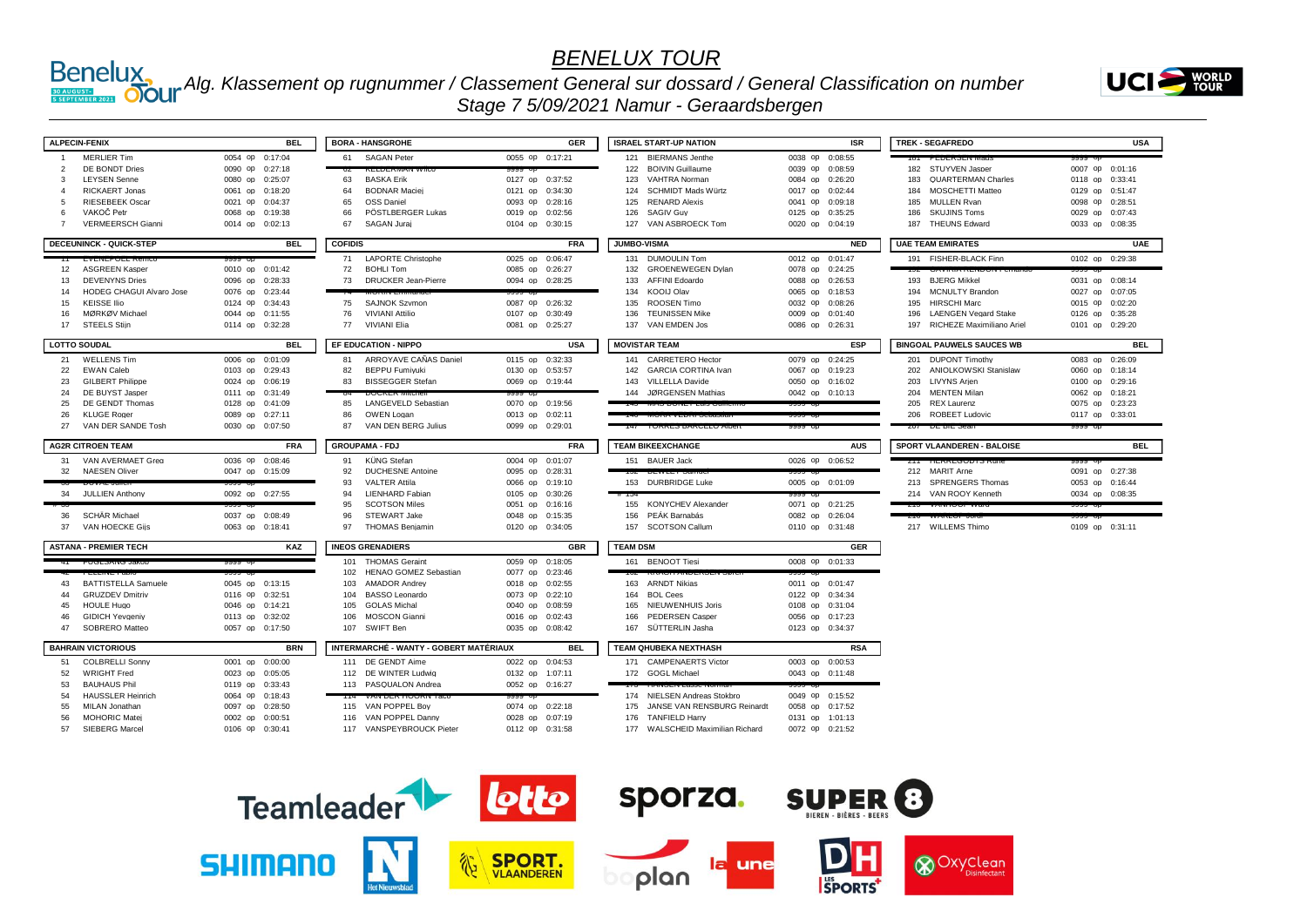



| Stage 7 5/09/2021 Namur - Geraardsbergen<br>2.UWT<br>Klasse |                                                          |                | Deelnemerslijst / Liste des partants / Startlist                          | <b>Starters/Partants: 132</b>                                      |                                                                       |
|-------------------------------------------------------------|----------------------------------------------------------|----------------|---------------------------------------------------------------------------|--------------------------------------------------------------------|-----------------------------------------------------------------------|
|                                                             |                                                          |                |                                                                           |                                                                    |                                                                       |
| <b>ALPECIN-FENIX</b><br>PL/DS                               | ROODHOOFT Christoph                                      | PL/DS          | <b>BORA - HANSGROHE</b><br><b>HEYNDERRICKX Jean-Pierre</b>                | <b>ISRAEL START-UP NATION</b><br><b>DEMOL Dirk</b><br>PL/DS        | <b>TREK - SEGAFREDO</b><br>PL/DS<br>DE JONGH Steven                   |
| 1                                                           | <b>MERLIER Tim</b>                                       | 61             | <b>SAGAN Peter</b>                                                        | 121 BIERMANS Jenthe                                                | <del>181 - PEDERSEN Mads</del>                                        |
| 2                                                           | DE BONDT Dries                                           | σZ             | <b>KELDERMAN WIICO</b>                                                    | 122 BOIVIN Guillaume                                               | 182 STUYVEN Jasper                                                    |
| 3                                                           | <b>LEYSEN Senne</b>                                      | 63             | <b>BASKA Erik</b>                                                         | 123 VAHTRA Norman                                                  | 183 QUARTERMAN Charles                                                |
| 4                                                           | <b>RICKAERT Jonas</b>                                    | 64             | <b>BODNAR Maciei</b>                                                      | 124 SCHMIDT Mads Würtz                                             | 184 MOSCHETTI Matteo                                                  |
| 5                                                           | <b>RIESEBEEK Oscar</b>                                   | 65             | <b>OSS Daniel</b>                                                         | 125 RENARD Alexis                                                  | 185 MULLEN Ryan                                                       |
| 6                                                           | VAKOČ Petr                                               | 66             | PÖSTLBERGER Lukas                                                         | 126 SAGIV Guy                                                      | <b>SKUJINS Toms</b><br>186                                            |
| 7                                                           | <b>VERMEERSCH Gianni</b>                                 | 67             | SAGAN Juraj                                                               | VAN ASBROECK Tom<br>127                                            | 187 THEUNS Edward                                                     |
|                                                             | <b>DECEUNINCK - QUICK-STEP</b>                           | <b>COFIDIS</b> |                                                                           | <b>JUMBO-VISMA</b>                                                 | <b>UAE TEAM EMIRATES</b>                                              |
| PL/DS                                                       | <b>STEELS Tom</b>                                        | PL/DS          | <b>DELOEUIL Alain</b>                                                     | VAN DONGEN Arthur<br>PL/DS<br>131 DUMOULIN Tom                     | PL/DS<br>PEIPER Allan<br>191 FISHER-BLACK Finn                        |
| ⇈                                                           | <del>EVENEPOEL Remco</del>                               | 71<br>72       | <b>LAPORTE Christophe</b><br><b>BOHLI Tom</b>                             | 132 GROENEWEGEN Dylan                                              | 192 GAVIRIA RENDON Fernando                                           |
| 12                                                          | <b>ASGREEN Kasper</b>                                    |                |                                                                           |                                                                    |                                                                       |
| 13                                                          | <b>DEVENYNS Dries</b><br><b>HODEG CHAGUI Alvaro Jose</b> | 73             | <b>DRUCKER Jean-Pierre</b><br><b>MORIN Emmanuel</b>                       | 133 AFFINI Edoardo<br>134 KOOIJ Olav                               | 193 BJERG Mikkel<br>194 MCNULTY Brandon                               |
| 14                                                          |                                                          |                |                                                                           | 135 ROOSEN Timo                                                    |                                                                       |
| 15                                                          | <b>KEISSE IIjo</b>                                       | 75             | <b>SAJNOK Szymon</b>                                                      | <b>TEUNISSEN Mike</b>                                              | 195 HIRSCHI Marc                                                      |
| 16                                                          | MØRKØV Michael                                           | 76             | <b>VIVIANI Attilio</b>                                                    | 136                                                                | <b>LAENGEN Vegard Stake</b><br>196                                    |
| 17                                                          | <b>STEELS Stijn</b>                                      | 77             | <b>VIVIANI Elia</b>                                                       | 137 VAN EMDEN Jos                                                  | 197 RICHEZE Maximiliano Ariel                                         |
| <b>LOTTO SOUDAL</b><br>PL/DS                                | <b>MONFORT Maxime</b>                                    | PL/DS          | <b>EF EDUCATION - NIPPO</b><br><b>WEGELIUS Charles</b>                    | <b>MOVISTAR TEAM</b><br>ARRIETA LUJAMBIO Jose Luis<br><b>PL/DS</b> | <b>BINGOAL PAUWELS SAUCES WB</b><br>PL/DS<br>VANDENBROECKE Jean-Denis |
| 21                                                          | <b>WELLENS Tim</b>                                       | 81             | <b>ARROYAVE CANAS Daniel</b>                                              | 141 CARRETERO Hector                                               | <b>DUPONT Timothy</b><br>201                                          |
| 22                                                          | <b>EWAN Caleb</b>                                        | 82             | <b>BEPPU Fumiyuki</b>                                                     | 142 GARCIA CORTINA Ivan                                            | 202 ANIOLKOWSKI Stanislaw                                             |
| 23                                                          | <b>GILBERT Philippe</b>                                  | 83             | <b>BISSEGGER Stefan</b>                                                   | 143 VILLELLA Davide                                                | 203 LIVYNS Arien                                                      |
| 24                                                          | DE BUYST Jasper                                          | 84             | DOCKER Mitchell                                                           | 144 JØRGENSEN Mathias                                              | 204 MENTEN Milan                                                      |
| 25                                                          | DE GENDT Thomas                                          | 85             | LANGEVELD Sebastian                                                       | 145 MAS BONET Luis Guillermo                                       | <b>REX Laurenz</b><br>205                                             |
| 26                                                          | <b>KLUGE Roger</b>                                       | 86             | OWEN Logan                                                                | <del>146 MORA VEDRI Sebastian</del>                                | 206 ROBEET Ludovic                                                    |
| 27                                                          | VAN DER SANDE Tosh                                       | 87             | VAN DEN BERG Julius                                                       | <u>147   TORRES BARCELO Albert</u>                                 | <del>207 DE BIE Sean</del>                                            |
|                                                             | <b>AG2R CITROEN TEAM</b>                                 |                | <b>GROUPAMA - FDJ</b>                                                     | <b>TEAM BIKEEXCHANGE</b>                                           | SPORT VLAANDEREN - BALOISE                                            |
| PL/DS<br>31                                                 | <b>GOUBERT Stephane</b><br>VAN AVERMAET Greg             | PL/DS<br>91    | <b>VEIKKANEN Jussi</b><br><b>KUNG Stefan</b>                              | <b>PL/DS</b><br><b>HAYMAN Mathew</b><br>151 BAUER Jack             | PL/DS<br><b>COLIJN Luc</b><br><del>211 HERREGODTS Rune</del>          |
| 32                                                          | <b>NAESEN Oliver</b>                                     | 92             | <b>DUCHESNE Antoine</b>                                                   | <del>152 BEWLEY Samuel</del>                                       | 212 MARIT Arne                                                        |
| 33                                                          | DUVAL Julien                                             | 93             | <b>VALTER Attila</b>                                                      | 153 DURBRIDGE Luke                                                 | 213 SPRENGERS Thomas                                                  |
| 34                                                          | <b>JULLIEN Anthony</b>                                   | 94             | LIENHARD Fabian                                                           | 154                                                                | 214 VAN ROOY Kenneth                                                  |
| 35                                                          |                                                          | 95             | <b>SCOTSON Miles</b>                                                      | 155 KONYCHEV Alexander                                             | <del>VANHOOF Ward</del>                                               |
| 36                                                          | <b>SCHÄR Michael</b>                                     | 96             | <b>STEWART Jake</b>                                                       | 156 PEÁK Barnabás                                                  | 215<br><del>216 WARLOP Jordi</del>                                    |
|                                                             |                                                          |                | <b>THOMAS Benjamin</b>                                                    | 157 SCOTSON Callum                                                 | 217 WILLEMS Thimo                                                     |
| 37                                                          | VAN HOECKE Gijs                                          | 97             |                                                                           |                                                                    |                                                                       |
| PL/DS                                                       | <b>ASTANA - PREMIER TECH</b><br><b>ZANINI Stefano</b>    | PL/DS          | <b>INEOS GRENADIERS</b><br><b>KNAVEN Henricus</b>                         | TEAM DSM<br>PL/DS<br><b>ELIJZEN Michiel</b>                        |                                                                       |
| 41                                                          | <del>FUGLSANG Jakob</del>                                |                | 101 THOMAS Geraint                                                        | 161 BENOOT Tiesj                                                   |                                                                       |
|                                                             | 42 FELLINE Fabio                                         |                | 102 HENAO GOMEZ Sebastian                                                 | <u>162   KRAGH ANDERSEN Søren</u>                                  |                                                                       |
| 43                                                          | <b>BATTISTELLA Samuele</b>                               |                | 103 AMADOR Andrey                                                         | 163 ARNDT Nikias                                                   |                                                                       |
| 44                                                          | <b>GRUZDEV Dmitriy</b>                                   |                | 104 BASSO Leonardo                                                        | 164 BOL Cees                                                       |                                                                       |
| 45                                                          | <b>HOULE Hugo</b>                                        |                | 105 GOLAS Michal                                                          | 165 NIEUWENHUIS Joris                                              |                                                                       |
| 46                                                          | <b>GIDICH Yevgeniy</b>                                   |                | 106 MOSCON Gianni                                                         | 166 PEDERSEN Casper                                                |                                                                       |
| 47                                                          | <b>SOBRERO Matteo</b>                                    |                | 107 SWIFT Ben                                                             | 167 SÜTTERLIN Jasha                                                |                                                                       |
| PL/DS                                                       | <b>BAHRAIN VICTORIOUS</b><br><b>ALDAG Rolf</b>           | PL/DS          | <u>INTERMARCHÉ - WANTY - GOBERT MATÉRIAUX</u><br>VAN DER SCHUEREN Hilaire | <b>TEAM QHUBEKA NEXTHASH</b><br>PL/DS<br><b>MICHAELSEN Lars</b>    |                                                                       |

#### PL/DS ALDAG Rolf **BAHRAIN VICTORIOUS**

- COLBRELLI Sonny
- WRIGHT Fred
- BAUHAUS Phil
- HAUSSLER Heinrich
- MILAN Jonathan
- MOHORIC Matej
- SIEBERG Marcel

**SHIMANO** 

**Teamleader** 

 DE GENDT Aime DE WINTER Ludwig PASQUALON Andrea VAN DER HOORN Taco VAN POPPEL Boy VAN POPPEL Danny VANSPEYBROUCK Pieter

**lotto** 

**SPORT** 

VLAANDEREN

Last Update: zaterdag 4 september 2021 16:28:17 **Results will be published on www.results.belgiancycling.be**

**SPORTS** 

**X** Oxyclean

sporza. SUPER 8

une

 CAMPENAERTS Victor GOGL Michael HANSEN Lasse Norman NIELSEN Andreas Stokbro JANSE VAN RENSBURG Reinardt

TANFIELD Harry

plan

WALSCHEID Maximilian Richard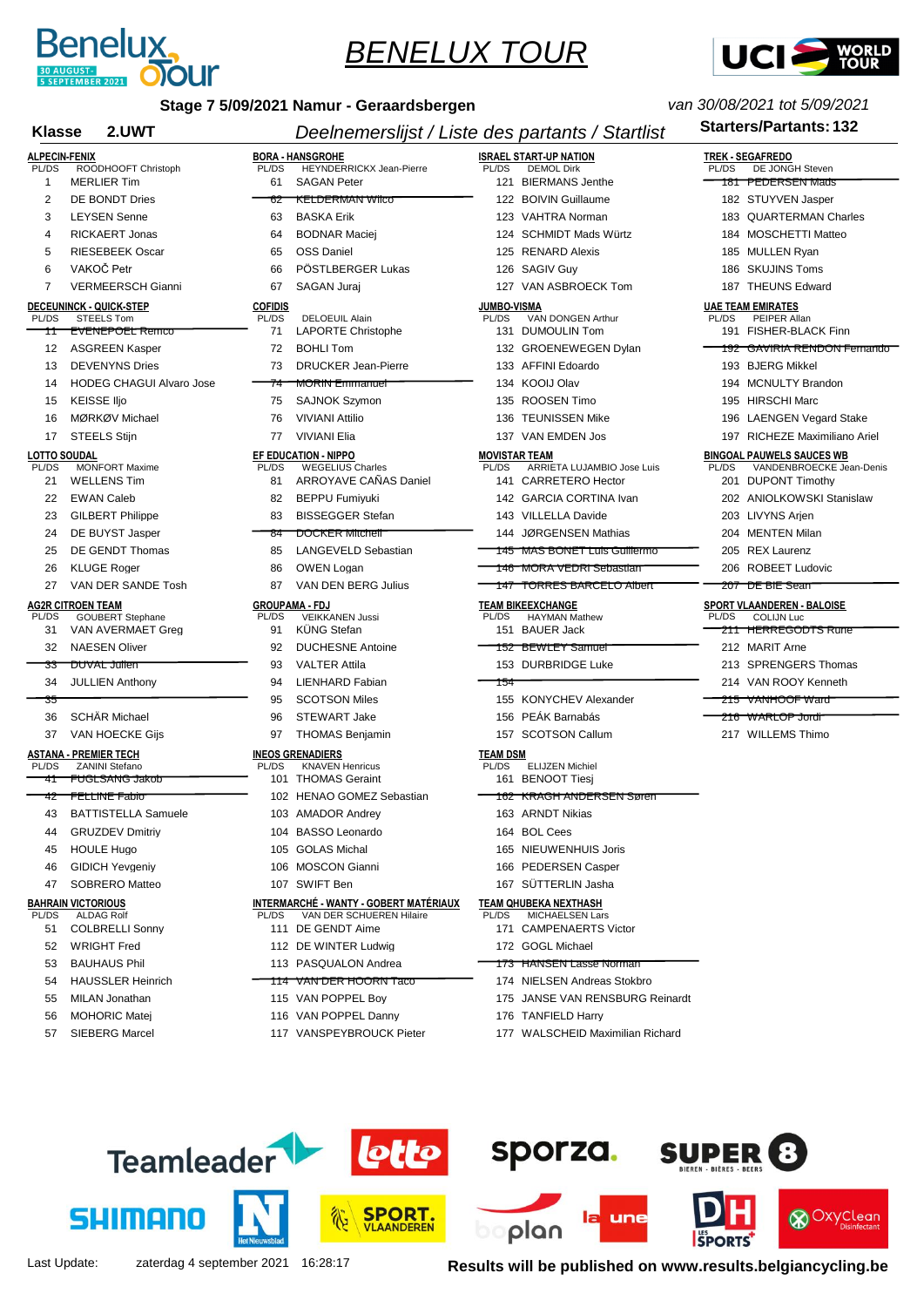



#### 7e etappe / 7ème étape: NAMEN (B) - GERAARDSBERGEN (B)

- 1. PPO Namen: Rond Point du Grognon - Namur
- 2. Routewijzigingen / Changements de parcours / Change of course: Wijziging lokaal parcours Geraardsbergen : zie aangepaste wegwijzer in bijlage

Modification de l'itinéraire local à Geraardsbergen : voir l'itinéraire adapté en pièce jointe.

Change of the local track in Geraardsbergen : see adapted roadmap (attached)

- 3. PPO Geraardsbergen: Edingseweg / Guilleminlaan - Geraardsbergen
- **4. Transponders : Na de wedstrijd worden de transponders verzameld op de ploegenparking (Volderstraat – Geraardsbergen).**

**Les transpondeurs doivent être récupérés sur le parking des équipes après la course (Volderstraat – Geraardsbergen).**

**After the race all the transponders should be collected at the team parking (Volderstraat – Geraardsbergen).**

De organisatie / L'organisation

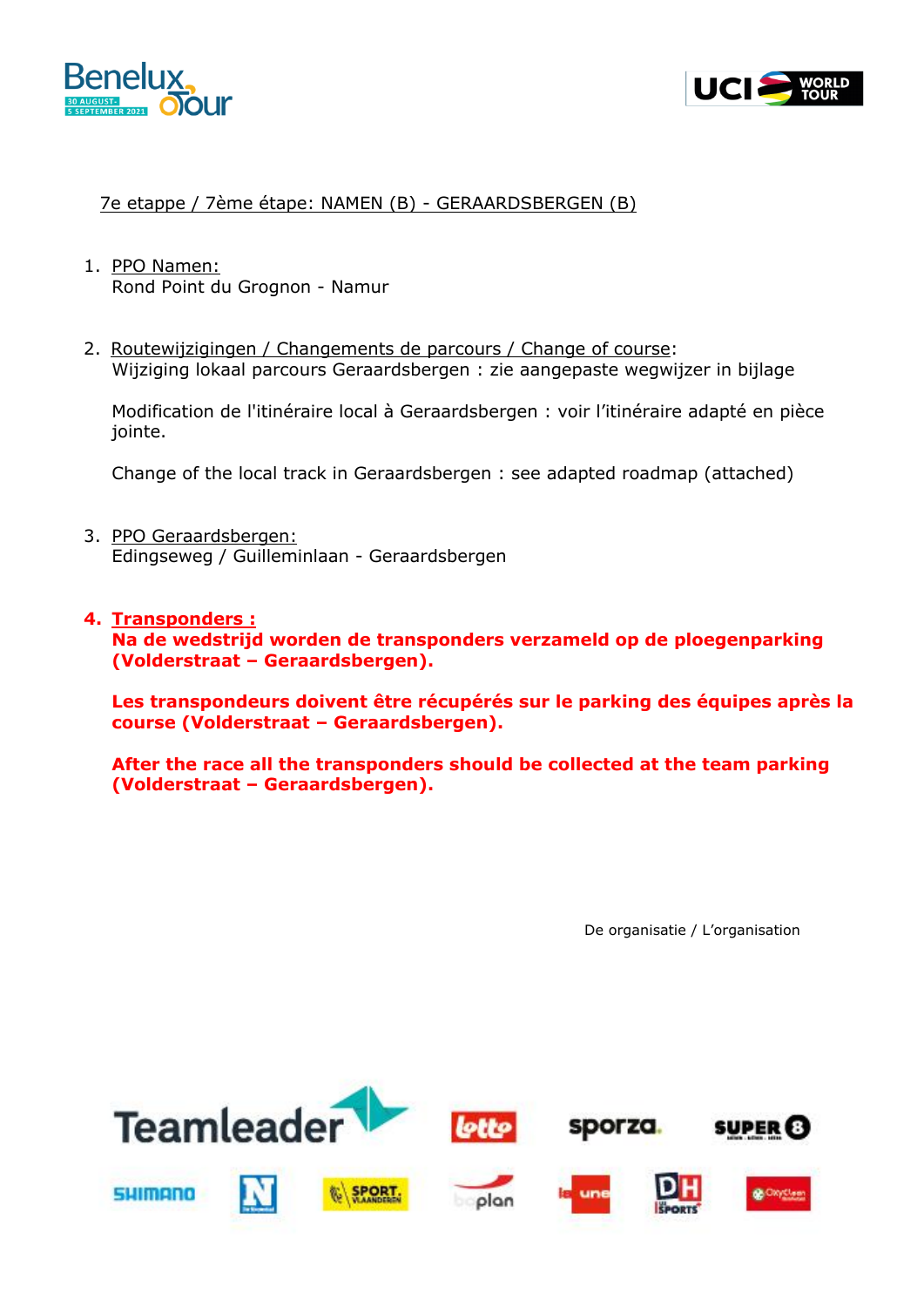



# NAMUR - GERAARDSBERGEN

# **zondag 5 september 2021 dimanche 5 septembre 2021 TEAM PRESENTATION**

| 11:27:00 | BINGOAL PAUWELS SAUCES WB              |
|----------|----------------------------------------|
| 11:30:00 | <b>ASTANA - PREMIER TECH</b>           |
| 11:33:00 | <b>MOVISTAR TEAM</b>                   |
| 11:36:00 | AG2R CITROEN TEAM                      |
| 11:39:00 | SPORT VLAANDEREN - BALOISE             |
| 11:42:00 | <b>COFIDIS</b>                         |
| 11:45:00 | INTERMARCHÉ - WANTY - GOBERT MATÉRIAUX |
| 11:48:00 | BORA - HANSGROHE                       |
| 11:51:00 | <b>ISRAEL START-UP NATION</b>          |
| 11:54:00 | <b>INEOS GRENADIERS</b>                |
| 11:57:00 | <b>UAF TEAM EMIRATES</b>               |
| 12:00:00 | ALPECIN-FENIX                          |
| 12:03:00 | EF EDUCATION - NIPPO                   |
| 12:06:00 | DECEUNINCK - QUICK-STEP                |
| 12:09:00 | <b>JUMBO-VISMA</b>                     |
| 12:12:00 | <b>TEAM DSM</b>                        |
| 12:15:00 | TREK - SEGAFREDO                       |
| 12:18:00 | <b>LOTTO SOUDAL</b>                    |
| 12:21:00 | <b>TEAM BIKEEXCHANGE</b>               |
| 12:24:00 | <b>GROUPAMA - FDJ</b>                  |
| 12:27:00 | TEAM OHUBEKA NEXTHASH                  |
| 12:30:00 | <b>BAHRAIN VICTORIOUS</b>              |
|          |                                        |

**START** 12:40:00